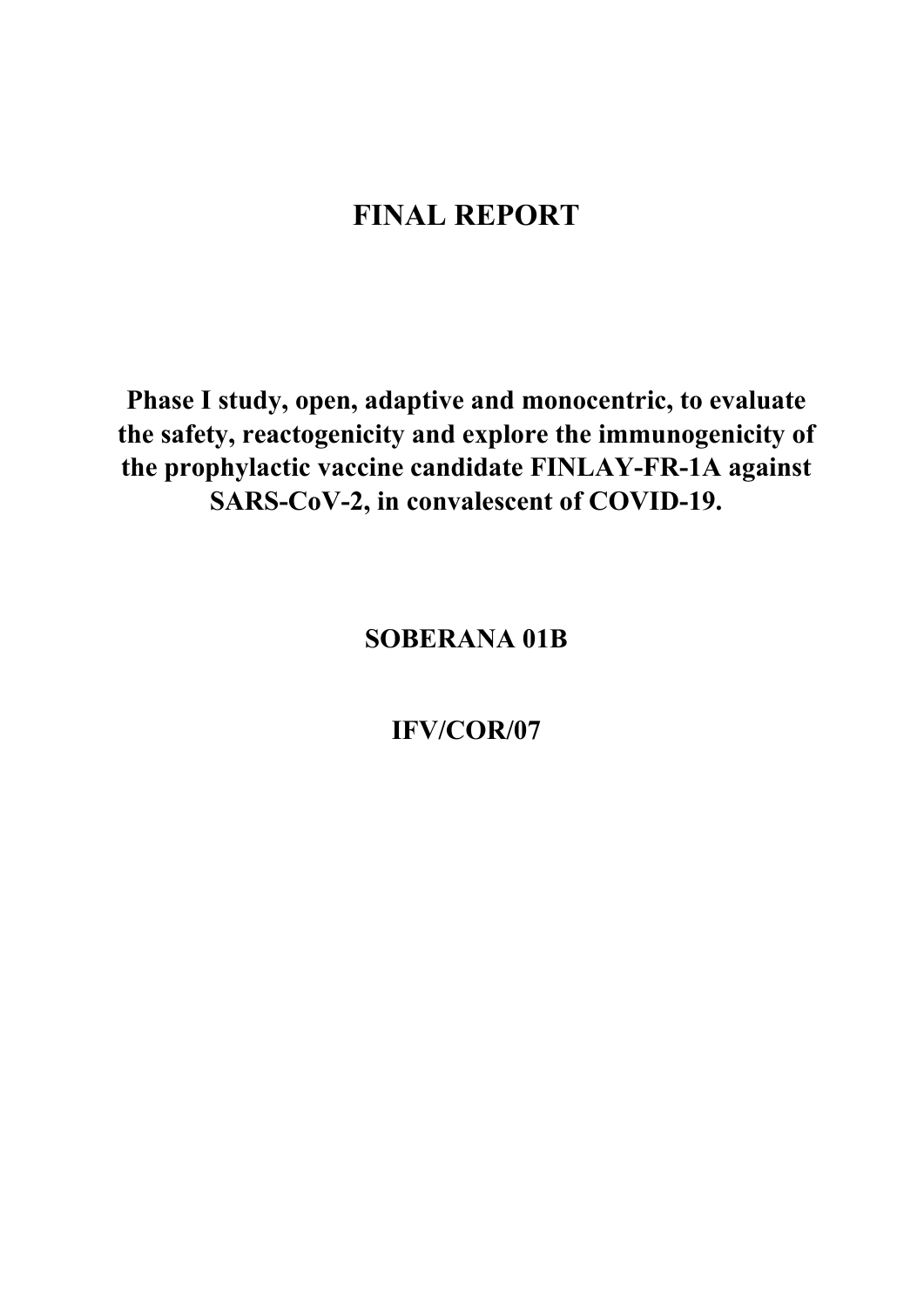### **Appendix 1. Outcomes.**

### **Primary outcome(s):**

Serious Adverse Events-SAE (It was measured as: -Occurrence of the SAE (Yes, No), - Duration (Time from start date until end date of event), -Description of the event, Result (Recovered, Recovered with squeals, Persists, Death, Unknown), - Causality (Causal association consistent with vaccination, Undetermined, Inconsistent causal association with vaccination, not classifiable). Measurement time: daily for 28 days after dose.

### **Key secondary outcomes:**

1) Solicited Local and systemic Adverse Events (AE). They was measured as: -Occurrence of the AE (Yes, No), Duration (Time from start date until end date of event), -Intensity of the AE (mild, moderate, severe), -Severe (Serious, not serious), -Result (Recovered, Recovered with sequelae, Persists, Death, Unknown), -Causation (causal association consistent with vaccination, indeterminate, causal association inconsistent with vaccination, not classifiable). Measurement time: daily for 7 days after dose.

2) Unsolicited Adverse Events (AE). They was measured as: Description of the AE (name of the event), Duration (Time from start date until end date of event), -Intensity of the AE (mild, moderate, severe), - Severe (Serious, not serious), -Result (Recovered, Recovered with sequelae, Persists, Death, Unknown), -Causality (causal association consistent with vaccination, Undetermined, causal association inconsistent with vaccination, not classifiable). Measurement time: daily for 28 days after dose.

3) Concentration of specific anti-RBD IgG antibodies, and percentage of subjects with seroconversion (≥4 fold). Measurement time: Prevaccination, Day 7, 14 and 28 after vaccination.

4) Conventional neutralizing antibody titer. Measurement time: Prevaccination and day 14 after vaccination.

5) % RBD:ACE2 inhibition. Measurement time: Prevaccination, 7, 14 and 28 days post-vaccination.

6) Half-maximal molecular virus neutralization titer (mVNT<sub>50</sub>). It is the serum dilution inhibiting 50% of RBD:hACE2 interaction. Measurement time: Prevaccination, 7, 14 and 28 days post-vaccination.

7) Evaluation of RBD-specific T cells producing IFN-γ and TNF-α. Measurement time: Prevaccination and 28 days after vaccination.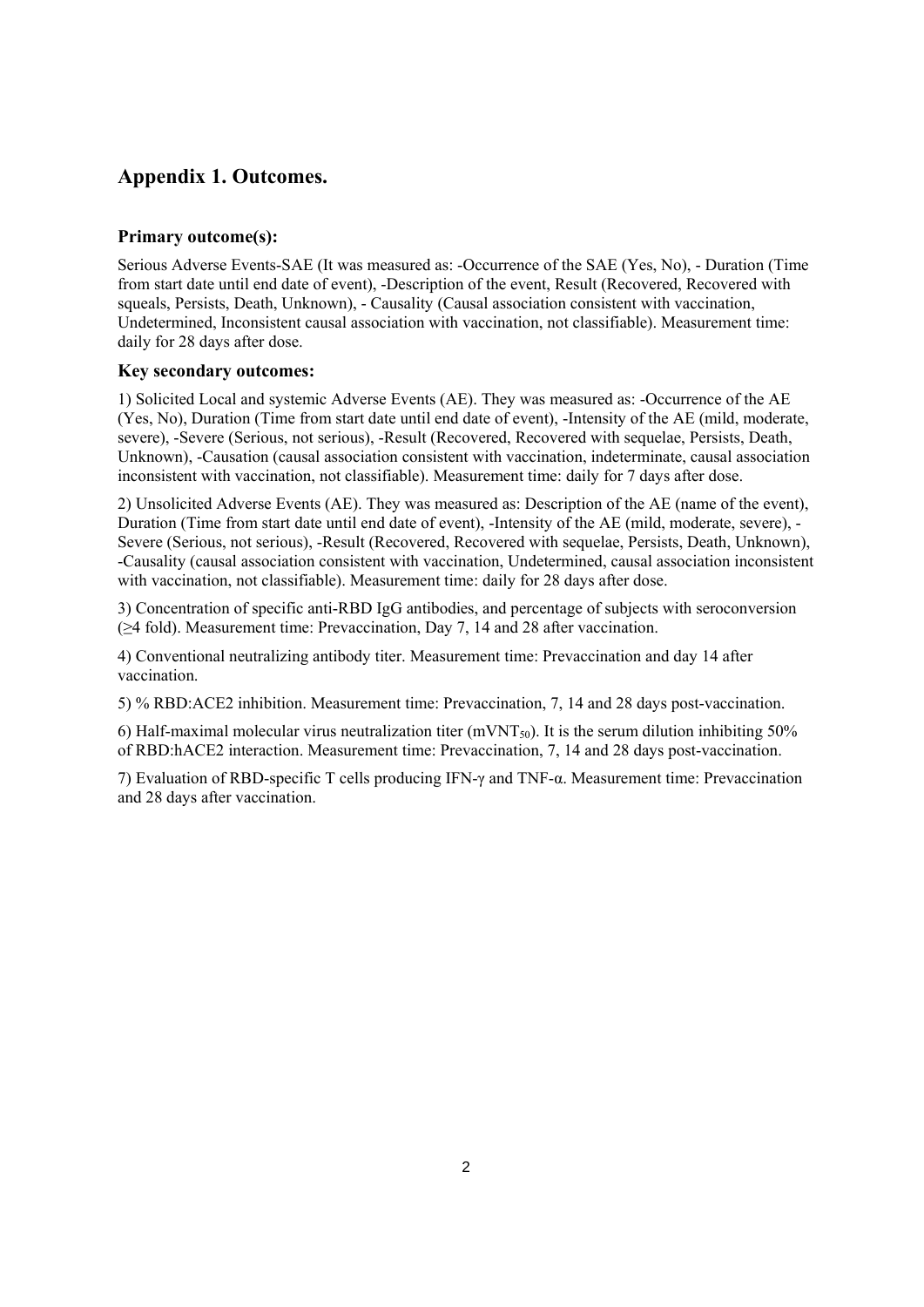### **Appendix 2. Study Selection Criteria.**

#### **Inclusion Criteria.**

- 1. Understands and agrees to comply with the study procedures and provides written informed consent.
- 2. Adults, COVID-19 convalescents, 19 to 59 years of age, at time of consent.
- 3. Subjects with BMI of 18.5 to 29.9 kg/m<sup>2</sup>
- 4. Women of childbearing potential must agree to use at least one acceptable primary form of contraception.

### **Exclusion Criteria.**

- 1. Subjects with a history of SARS-CoV-2 infection:
	- a) Known history of SARS-CoV-2 infection at time of recruitment or hospitalization for COVID-19 during the two months before recruitment.
	- b) Known history of severe COVID-19 illness severe by clinical form or during medical interview.
- 2. Acute illness, febrile 7 days prior to administration of investigational product or at screening.
- 3. Current use of any prescription of non-steroidal anti-inflammatory drugs (NSAIDs) or antimicrobial medications within 7 days prior to vaccination.
- 4. Any medical disease or condition that, in the opinion of the clinical investigator, precludes study participation (chronic medical disease or condition. Subjects with respiratory disease (e.g., chronic obstructive pulmonary disease [COPD], asthma), Mellitus diabetes, thyroid disease, cardiovascular disease (e.g., congestive heart failure, hypertension, ischemic heart disease), psychiatric condition, Neurological conditions or bleeding disorder).
- 5. Subjects with an immunodeficiency of any cause.
- 6. Ongoing malignancy or recent diagnosis of malignancy.
- 7. Subjects with a history of alcohol abuse or other recreational drug use within 30 days before the first vaccine administration, except abstinence and smoking.
- 8. Subjects with demonstrated inability to comply with the study procedures (Mental problems or disorders).
- 9. History of hypersensitivity or severe allergic reaction (e.g., anaphylaxis, generalized urticarial, angioedema,).
- 10. History of hypersensitivity to thiomersal
- 11. Subjects that participated in another investigational study involving any investigational product within 3 month prior to the day of enrollment.
- 12. Subjects that has received a non-study vaccine within 30 days prior to the day of enrollment.
- 13. Has received systemic immunosuppressant or immune-modifying drugs, immunoglobulin or blood products, cytostatic, steroids, interferon, and others.
- 14. Transfusion of blood or blood products in the last 3 months. .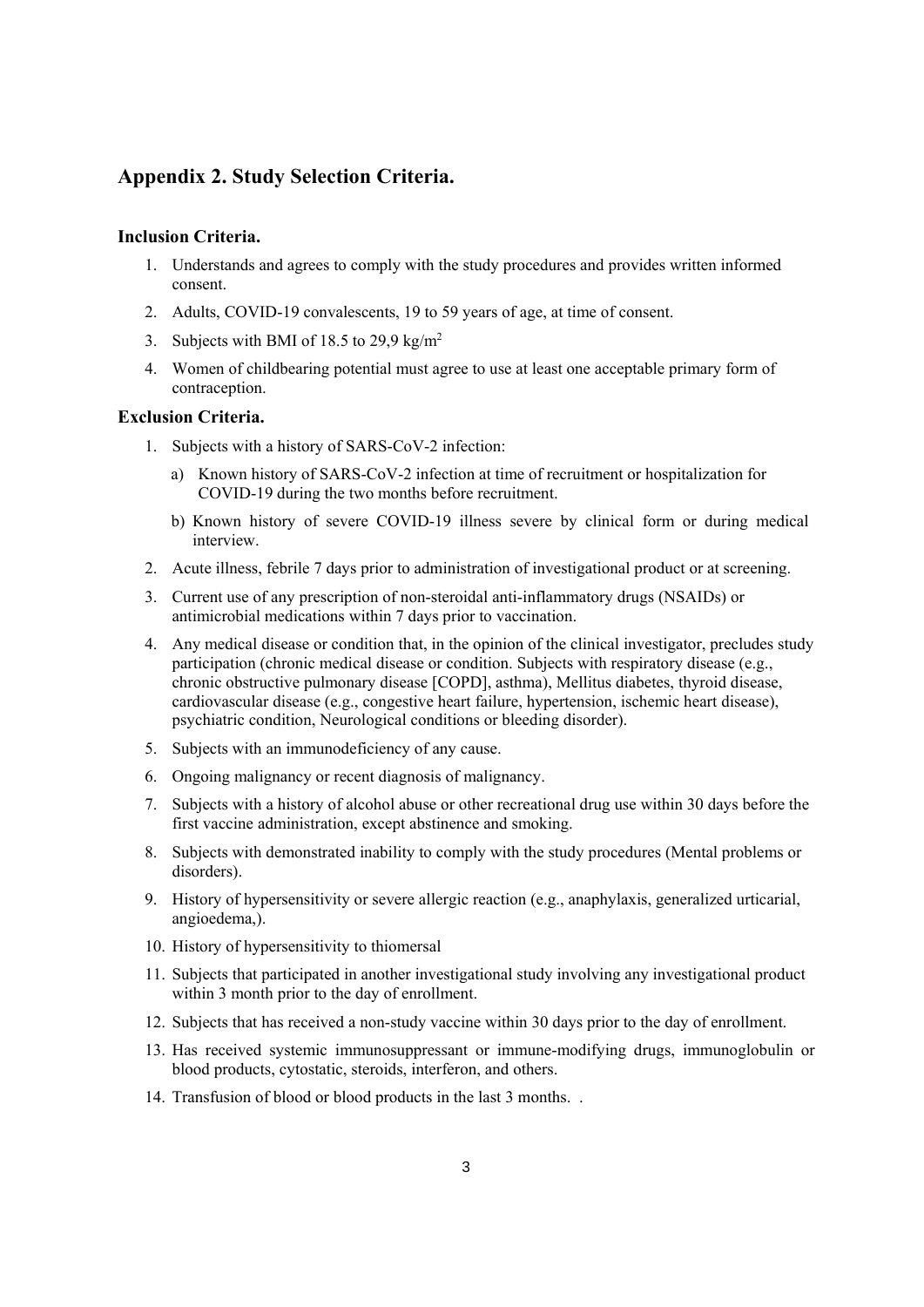- 15. Subjects with difficult to comply with the schedule of clinical visit or to continue follow up clinical visits.
- 16. Splenectomy or splenic dysfunction
- 17. Pregnancy, puerperium, or breastfeeding.
- 18. Has any abnormality or permanent body art (e.g., tattoo) that would interfere with the ability to observe local reactions at the injection site (both deltoid region).
- 19. Has a positive test result for hepatitis B surface antigen, hepatitis C virus antibody, HIV types 1 or 2 antibodies or VDRL at screening.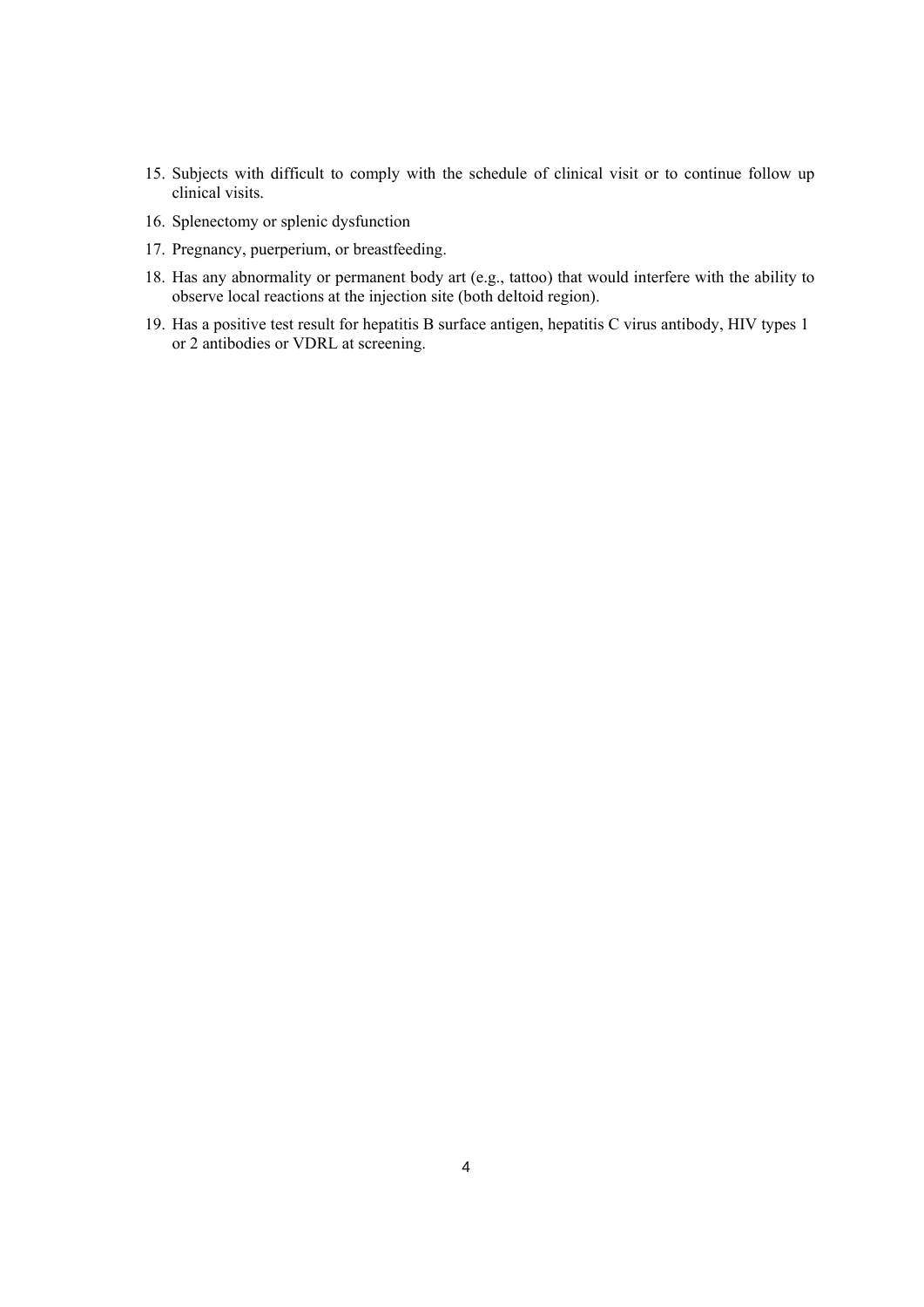## **Appendix 3. General Information.**

|            |                                                       | Mild COVID-19<br>$(n=11)$ |               |                | PCR+ Asymptomatic<br>$(n=10)$                                       | $IgG+PCR-$                                                                                   | $(n=9)$       |                                                                                                                                                                                                                                                  |               |
|------------|-------------------------------------------------------|---------------------------|---------------|----------------|---------------------------------------------------------------------|----------------------------------------------------------------------------------------------|---------------|--------------------------------------------------------------------------------------------------------------------------------------------------------------------------------------------------------------------------------------------------|---------------|
|            |                                                       | $\overline{N}$            | $\frac{0}{0}$ | $\overline{N}$ | $\frac{0}{0}$                                                       | $\mathbf N$                                                                                  | $\frac{0}{0}$ | ${\bf N}$                                                                                                                                                                                                                                        | $\frac{0}{0}$ |
| Gender     | Female                                                | $\tau$                    | 63.6          | 3              | 30.0                                                                | 5                                                                                            | 55.6          | 15                                                                                                                                                                                                                                               | 50.0          |
|            | Male                                                  | $\overline{4}$            | 36.4          | $\overline{7}$ | 70.0                                                                | $\overline{4}$                                                                               | 44.4          | 15                                                                                                                                                                                                                                               | 50.0          |
| Skin       | White                                                 | $\,8\,$                   | 72.7          | 5              | 50.0                                                                | $\overline{3}$                                                                               | 33.3          | 16                                                                                                                                                                                                                                               | 53.3          |
| color      | <b>Black</b>                                          | $\mathbf{1}$              | 9.1           | $\overline{2}$ | 20.0                                                                | $\overline{2}$                                                                               | 22.2          | Total<br>$(n=30)$<br>5<br>16.7<br>9<br>30.0<br>41.3 $(11.6)$<br>41.5(21.0)<br>(22; 57)<br>72.5(13.3)<br>71.0(12.1)<br>(46; 100)<br>168.2(10.4)<br>166.0 $(16.0)$<br>(152; 188)<br>25.4(2.8)<br>25.6(4.2)<br>(18.7; 29.7)<br>8.0(1.2)<br>8.2(0.8) |               |
|            | Mixed race                                            | $\overline{2}$            | 18.2          | $\overline{3}$ | 30.0                                                                | 44.4<br>$\overline{4}$<br>39.7 (14.0)<br>40.0(30.0)<br>(22; 57)<br>70.1 (13.2)<br>71.0(14.5) |               |                                                                                                                                                                                                                                                  |               |
| Age        | Mean (SD)                                             | 46.9(8.8)                 |               |                | 36.6(10.4)                                                          |                                                                                              |               |                                                                                                                                                                                                                                                  |               |
| (years)    | Median (IQR)                                          | 48.0 (13.0)               |               |                | 33.0(14.0)                                                          |                                                                                              |               |                                                                                                                                                                                                                                                  |               |
|            | (Min; Max)                                            | (30; 57)                  |               |                | (24; 55)                                                            |                                                                                              |               |                                                                                                                                                                                                                                                  |               |
| Weight     | Mean (SD)                                             | 76.8 (14.6)               |               |                | 70.0(12.0)                                                          |                                                                                              |               |                                                                                                                                                                                                                                                  |               |
| (kg)       | Median (IQR)                                          | 75.0 (29.0)               |               |                | 71.0 (17.0)                                                         |                                                                                              |               |                                                                                                                                                                                                                                                  |               |
|            | (Min; Max)                                            |                           | (55; 100)     |                | (47; 90)                                                            |                                                                                              | (46; 92)      |                                                                                                                                                                                                                                                  |               |
| Height     | Mean (SD)                                             | 169.3(12.5)               |               |                | 167.9(8.2)                                                          |                                                                                              | 167.2(10.7)   |                                                                                                                                                                                                                                                  |               |
| (cm)       | Median (IQR)                                          | 163.0(23.0)               |               |                | 169.0(13.0)                                                         |                                                                                              | 164.0(19.0)   |                                                                                                                                                                                                                                                  |               |
|            | (Min; Max)                                            | (153; 188)                |               |                | (152; 177)                                                          | (154; 186)                                                                                   |               |                                                                                                                                                                                                                                                  |               |
| <b>BMI</b> | Mean (SD)                                             | 26.5(1.9)                 |               |                | 24.6(2.8)                                                           |                                                                                              | 24.8(3.4)     |                                                                                                                                                                                                                                                  |               |
|            | Median (IQR)                                          | 26.0(3.7)                 |               |                | 24.4(4.4)                                                           | 26.4(4.9)                                                                                    |               |                                                                                                                                                                                                                                                  |               |
|            | (Min; Max)                                            | (23.5; 23.7)              |               |                | (20.3; 29.7)                                                        |                                                                                              | (18.7; 29.4)  |                                                                                                                                                                                                                                                  |               |
| HD         | Mean (SD)                                             | 8.4(0.6)                  |               |                | 7.8(1.7)                                                            |                                                                                              | 7.9(0.9)      |                                                                                                                                                                                                                                                  |               |
| (months)   | Median (IQR)                                          | 8.5(1.0)                  |               |                | 8.2(1.7)                                                            |                                                                                              | 8.2(0.1)      |                                                                                                                                                                                                                                                  |               |
|            | (Min; Max)                                            | (7.4; 9.4)                |               |                | (4.7; 10.1)                                                         | (5.5; 8.3)                                                                                   |               | (4.7; 10.1)                                                                                                                                                                                                                                      |               |
|            | $SD-C$ tendend $D$ ssistion, $IOD-I$ ntenguestile non |                           |               |                | $\ldots$ Min $\Lambda$ Cuimne March Marinesses DMD-Darks was in the |                                                                                              |               |                                                                                                                                                                                                                                                  |               |

### **Table 3-1: Demographic characteristics of the sample.**

SD=Standard Deviation; IQR=Interquartile range; Min=Minimum; Max=Maximum; BMD=Body mass index; HD=Months from hospital discharge or serological diagnosis to vaccination.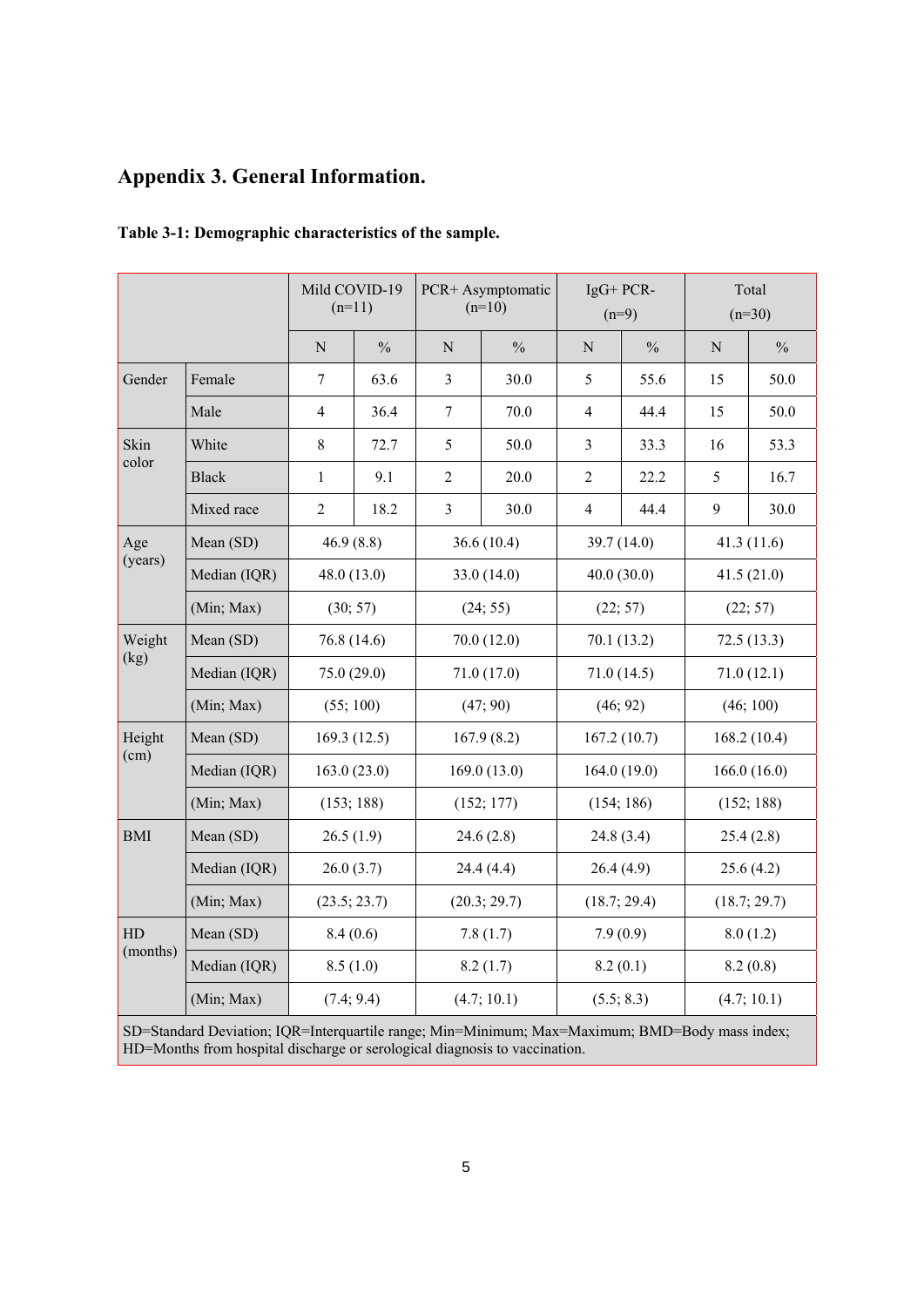|                                                                                                                                   |                                     | Mild         |                                                               |                | Asymptomatic           |                | IgG+PCR-                            |                | Total         |  |
|-----------------------------------------------------------------------------------------------------------------------------------|-------------------------------------|--------------|---------------------------------------------------------------|----------------|------------------------|----------------|-------------------------------------|----------------|---------------|--|
|                                                                                                                                   |                                     | $\mathbf N$  | $\frac{0}{0}$                                                 | $\mathbf N$    | $\frac{0}{0}$          | $\mathbf N$    | $\frac{0}{0}$                       | N              | $\frac{0}{0}$ |  |
|                                                                                                                                   |                                     | 11           | 100.0                                                         | 10             | 100.0                  | 9              | 100.0                               | 30             | 100.0         |  |
| With some                                                                                                                         | Yes                                 | 3            | 27.3                                                          | $\overline{2}$ | 20.0                   | $\overline{3}$ | 33.3                                | 8              | 26.7          |  |
| treatment<br>$\overline{N}o$<br>Reasons<br><b>HBP</b><br>Allergy<br>Glaucoma<br>Hyperuricemia<br><b>Bronchial Hyperreactivity</b> |                                     | $8\,$        | 72.7                                                          | 8              | 80.0                   | 6              | 66.7                                | 22             | 73.3          |  |
|                                                                                                                                   | <b>HBP</b>                          | 3            | 27.3                                                          | $\overline{2}$ | 20.0                   | $\overline{2}$ | 22.2                                | $\overline{7}$ | 23.3          |  |
|                                                                                                                                   | Diabetes mellitus                   | $\mathbf{1}$ | 9.1                                                           |                | 10.0                   | $- -$          |                                     | $\overline{2}$ | 6.7           |  |
|                                                                                                                                   | Allergy                             | $-$          | --                                                            | --             | $-$                    | $\mathbf{1}$   | 11.1                                | 1              | 3.3           |  |
|                                                                                                                                   | Glaucoma                            | 1            | 9.1                                                           | --             | --                     | --             | --                                  | 1              | 3.3           |  |
|                                                                                                                                   | Hyperuricemia                       | 1            | 9.1                                                           | --             | $-$                    | --             | --                                  | 1              | 3.3           |  |
|                                                                                                                                   | <b>Bronchial</b><br>Hyperreactivity | 1            | 9.1                                                           | --             | $-$                    | --             | --                                  | 1              | 3.3           |  |
|                                                                                                                                   |                                     |              | Enalapril,<br>Amlodipina,<br>Furosemida.<br>Hidroclorotiazida |                | Enalapril,<br>Losartan |                | Enalapril,<br>Hidroclorotia<br>zida |                |               |  |
| Diabetes Mellitus                                                                                                                 |                                     |              | Metformina                                                    |                | Metformina             |                |                                     |                |               |  |
|                                                                                                                                   |                                     |              |                                                               |                |                        |                | Loratadina                          |                |               |  |
|                                                                                                                                   |                                     |              | Dorzolamida                                                   |                |                        |                |                                     |                |               |  |
|                                                                                                                                   |                                     |              | Alopurinol                                                    |                |                        |                |                                     |                |               |  |
|                                                                                                                                   |                                     |              | Dexclorferinamina                                             |                |                        |                |                                     |                |               |  |

## **Table 3-2. Medical treatment pre-vaccination**

# **Table 3-3. Months from hospital discharge or serological diagnosis to vaccination.**

|        |              | Mild       | Asymptomatic | $IgG+PCR-$ | Total       |
|--------|--------------|------------|--------------|------------|-------------|
|        |              | 11         | 10           |            | 30          |
| Months | Average (SD) | 8.4(0.6)   | 7.8(1.7)     | 7.9(0.9)   | 8.0(1.2)    |
|        | Median (IQR) | 8.5(1.0)   | 8.2(1.7)     | 8.2(0.1)   | 8.2(0.8)    |
|        | (Min; Max)   | (7.4; 9.4) | (4.7; 10.1)  | (5.5; 8.3) | (4.7; 10.1) |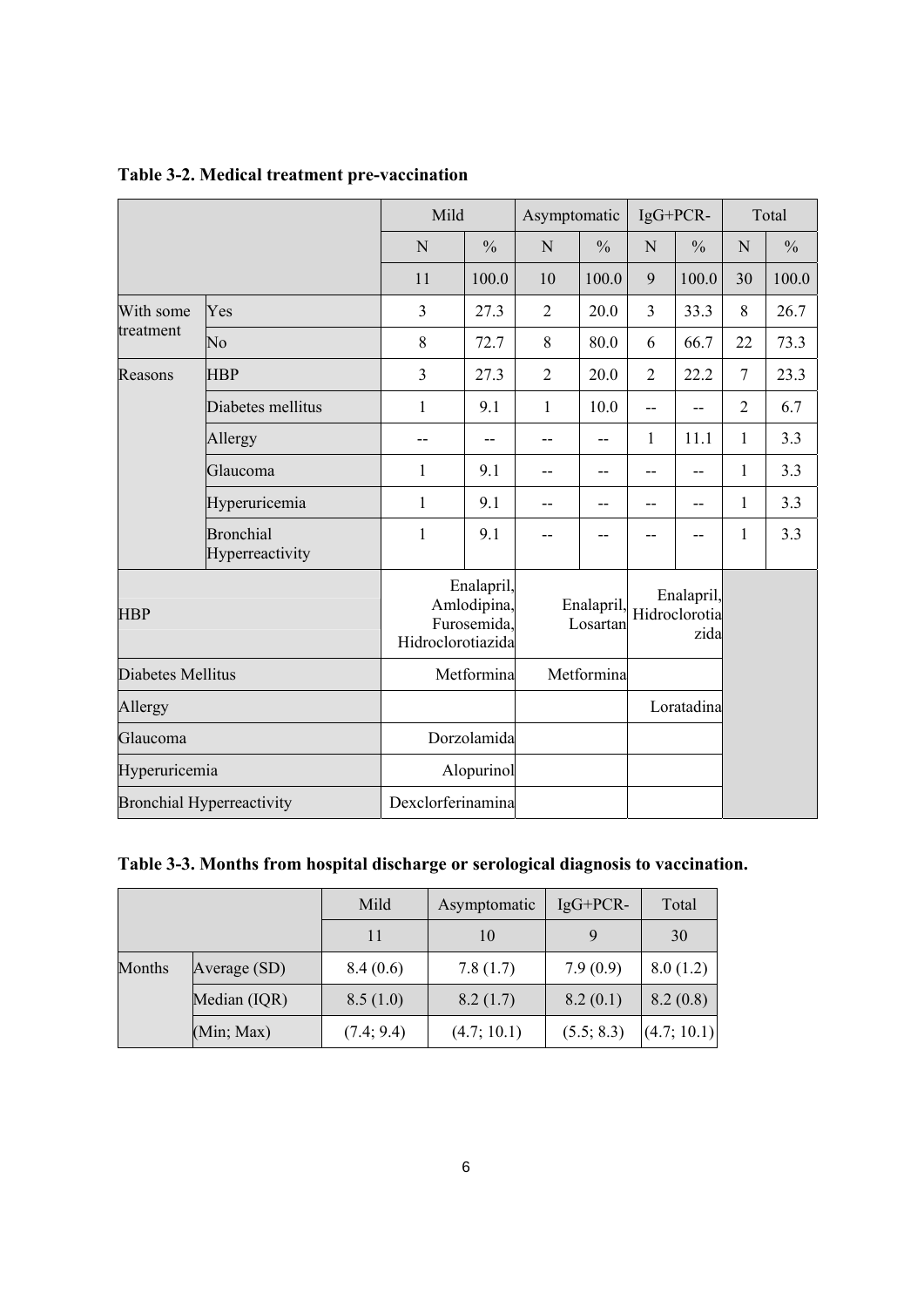# **Appendix 4. Adverse Events.**

| Table 4-1. Concomitant treatments. |  |
|------------------------------------|--|
|------------------------------------|--|

|                   |                |                | Mild          |              | Asymptomatic  |                                              | $IgG +$        |                | Total         |  |
|-------------------|----------------|----------------|---------------|--------------|---------------|----------------------------------------------|----------------|----------------|---------------|--|
|                   |                | $\mathbf N$    | $\frac{0}{0}$ | $\mathbf N$  | $\frac{0}{0}$ | $\overline{N}$                               | $\frac{0}{0}$  | $\mathbf N$    | $\frac{0}{0}$ |  |
|                   |                | 11             | 100.0         | 10           | 100.0         | 9                                            | 100.0          | 30             | 100.0         |  |
| Some treatment    | Yes            | $\overline{3}$ | 27.3          | $\mathbf{1}$ | 10.0          | $\overline{3}$                               | 33.3           | $\overline{7}$ | 23.3          |  |
|                   | N <sub>o</sub> | 8              | 72.7          | 9            | 90.0          | 6                                            | 66.7           | 23             | 76.7          |  |
| To treat Adverse  | Yes            | $\overline{2}$ | 18.2          | $\mathbf{1}$ | 10.0          | $\overline{2}$                               | 22.2           | 5              | 16.7          |  |
| Events            | No             | 9              | 81.8          | 9            | 90.0          | $\overline{7}$                               | 77.9           | 25             | 83.3          |  |
|                   |                | HTA, Fever     |               |              | Headache      | HTA, sinus<br>tachycardia, pain,<br>migraine |                |                |               |  |
| <b>HBP</b>        | Captoril       | $\mathbf{1}$   | 9.1           | $-$          | $-$           | $-$                                          | $-$            | $\mathbf{1}$   | 3.3           |  |
|                   | Enalapril      | $\mathbf{1}$   | 9.1           | $-$          | --            | $\overline{a}$                               | $\overline{a}$ | $\mathbf{1}$   | 3.3           |  |
|                   | <b>PPG</b>     | --             | $-$           | $-$          | $-$           | 1                                            | 11.1           | $\mathbf{1}$   | 3.3           |  |
|                   | Vit C          | --             | --            | --           | --            | $\mathbf{1}$                                 | 11.1           | $\mathbf{1}$   | 3.3           |  |
|                   | Aspirin        | --             | --            | --           | --            | $\mathbf{1}$                                 | 11.1           | $\mathbf{1}$   | 3.3           |  |
|                   | Atenolol       | --             | --            | $-$          | --            | $\mathbf{1}$                                 | 11.1           | $\mathbf{1}$   | 3.3           |  |
|                   | Oxygen         | --             | --            | --           | --            | $\mathbf{1}$                                 | 11.1           | $\mathbf{1}$   | 3.3           |  |
| Migraine          | Diclofenaco    | $-$            | $-$           | $-$          | $-$           | $\mathbf{1}$                                 | 11.1           | $\mathbf{1}$   | 3.3           |  |
|                   | Gravinol       | --             | --            | $-$          | $-$           | $\mathbf{1}$                                 | 11.1           | $\mathbf{1}$   | 3.3           |  |
| Sinus tachycardia | Digoxin        | --             | --            | --           | --            | $\mathbf{1}$                                 | 11.1           | $\mathbf{1}$   | 3.3           |  |
|                   | Verapamil      | $\overline{a}$ | $-$           | $-$          | $-$           | $\mathbf{1}$                                 | 11.1           | $\mathbf{1}$   | 3.3           |  |
| Fever, Pain       | Dipirona       | $\mathbf{1}$   | 9.1           | --           | --            | $\mathbf{1}$                                 | 11.1           | $\overline{2}$ | 6.7           |  |
| Headache          | Ibuprofen      | --             | --            | $\mathbf{1}$ | 10.0          | $-$                                          | --             | $\mathbf{1}$   | 3.3           |  |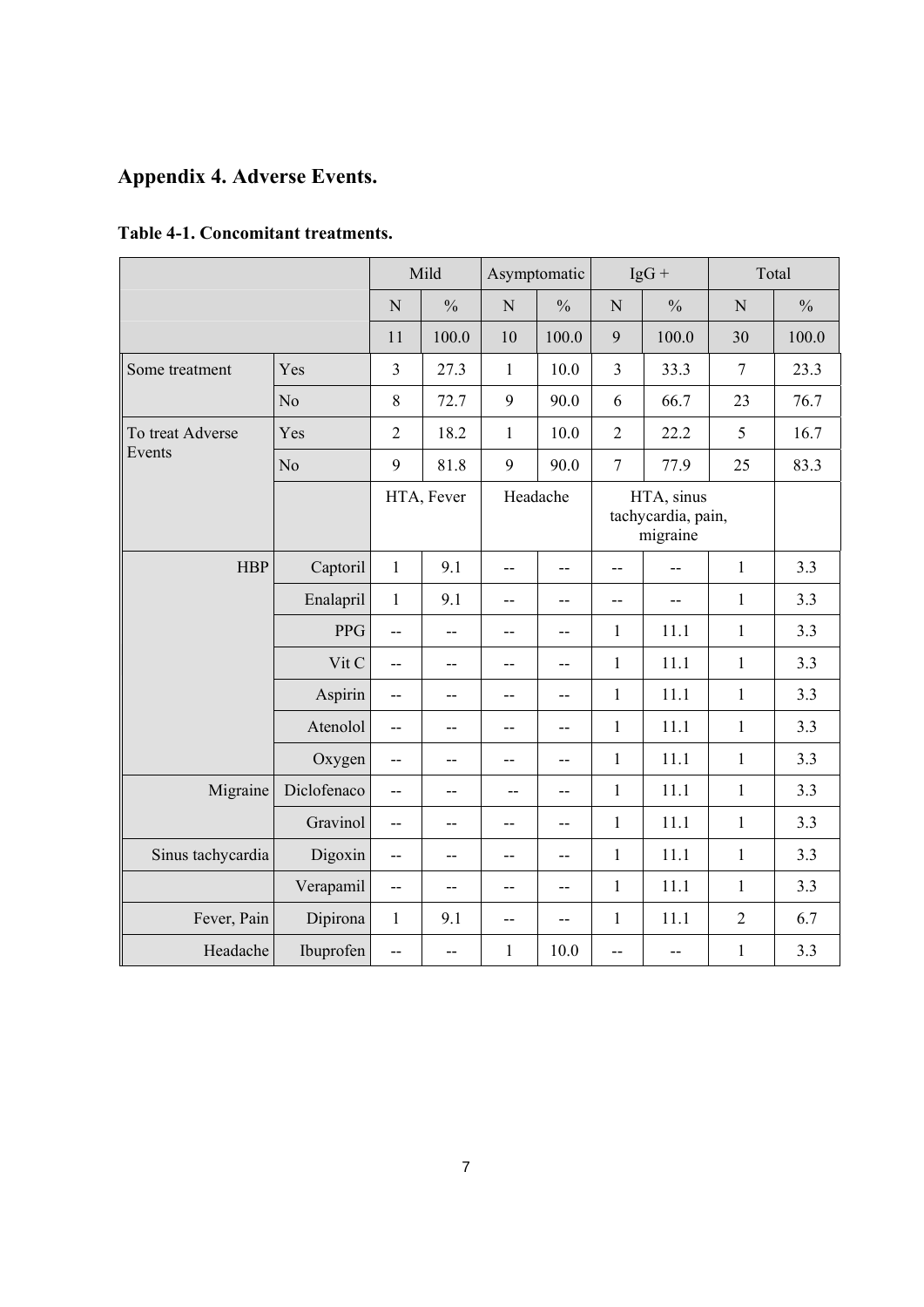|  |  | Table 4-2. Summary of adverse events. |  |
|--|--|---------------------------------------|--|
|--|--|---------------------------------------|--|

|                                                            | Mild             | Asymptomatic     | $IgG+PCR-$ | Total    |
|------------------------------------------------------------|------------------|------------------|------------|----------|
|                                                            | 11               | 10               | 9          | 30       |
| Subjects with at least one AE                              | 3(27.3)          | 4(40.0)          | 5(55.6)    | 12(40.0) |
| Subjects with some vaccine-<br>associated AE               | $\theta$         | 3(30.0)          | 3(33.3)    | 6(20.0)  |
| Serious AE                                                 | $\theta$         | $\theta$         | $\Omega$   | $\theta$ |
| Vaccine-associated serious AE                              | $\theta$         | $\theta$         | $\theta$   | $\theta$ |
| P (serious toxicity)                                       | 0.0833           | 0.0909           | 0.1000     | 0.0322   |
| P (serious toxicity) $>0.05$                               | 0.5403           | 0.5688           | 0.5987     | 0.2039   |
| Subjects with at least one severe<br>AE                    | $\theta$         | $\theta$         | 1(11.1)    | 1(3.3)   |
| Subjects with at least one severe<br>vaccine-associated AE | $\theta$         | $\theta$         | 1(11.1)    | 1(3.3)   |
| <b>AE</b> Total                                            | 3                | $\overline{7}$   | 10         | 20       |
| Vaccine-associated EA                                      | $\boldsymbol{0}$ | 4(57.1)          | 3(30.0)    | 7(35.0)  |
| Serious AE                                                 | $\theta$         | $\boldsymbol{0}$ | $\theta$   | $\theta$ |
| Serious vaccine-associated AE                              | $\theta$         | $\theta$         | $\theta$   | $\theta$ |
| Severe AE                                                  | $\theta$         | $\mathbf{0}$     | 1(10.0)    | 1(5.0)   |
| Severe vaccine-associated AE                               | $\theta$         | $\theta$         | 1(10.0)    | 1(5.0)   |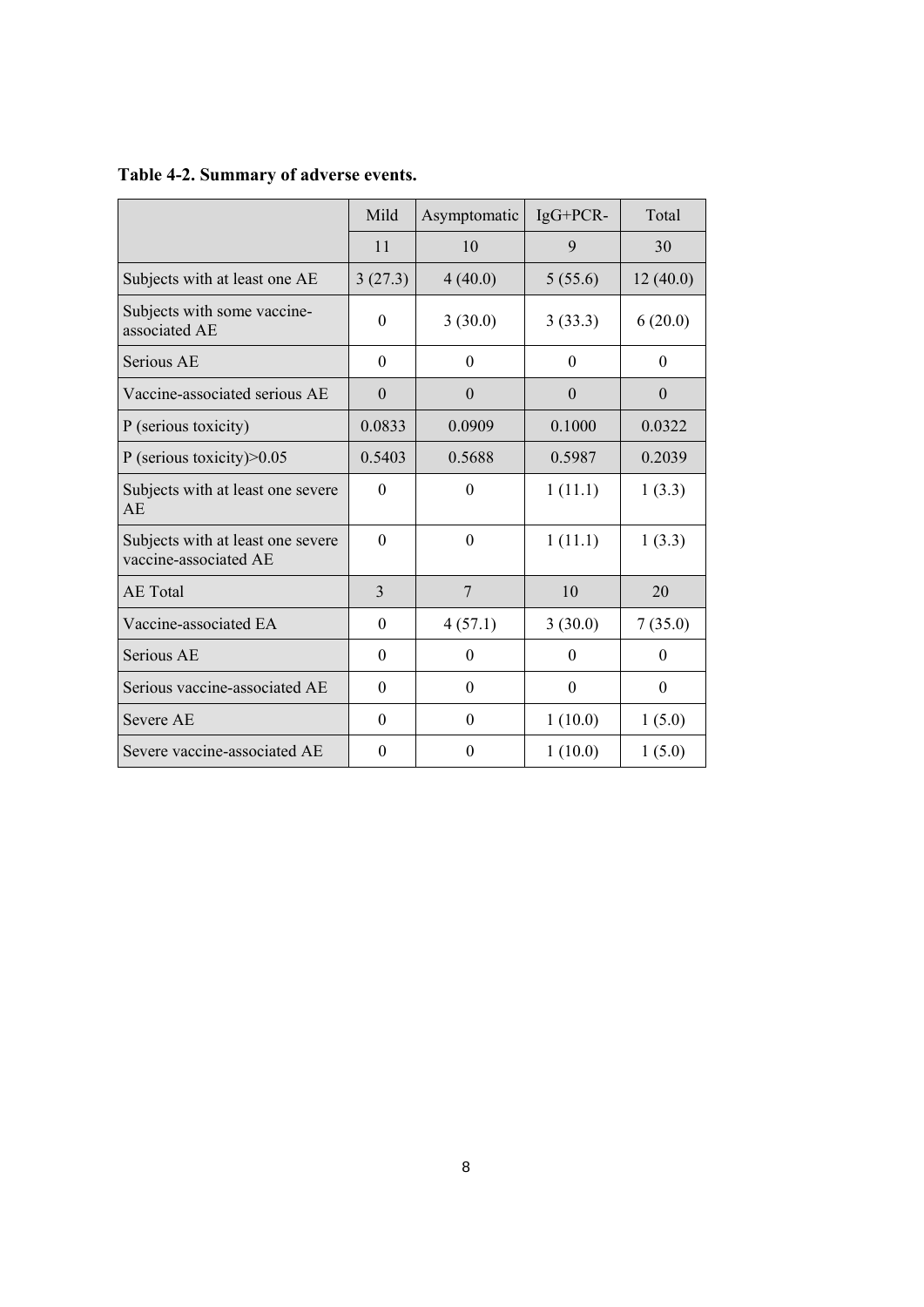|                      |                                     |                  | Mild          |                  | Asymptomatic  |                  | IgG+PCR-      | Total           |               |
|----------------------|-------------------------------------|------------------|---------------|------------------|---------------|------------------|---------------|-----------------|---------------|
|                      |                                     | $\mathbf N$      | $\frac{0}{0}$ | $\mathbf N$      | $\frac{0}{0}$ | N                | $\frac{0}{0}$ | N               | $\frac{0}{0}$ |
|                      |                                     | 3                | 100.0         | $\tau$           | 100.0         | 10               | 100.0         | 20              | 100.0         |
|                      | Mild                                | 3                | 100.0         | 6                | 85.7          | 5                | 50.0          | 14              | 70.0          |
| Intensity            | Moderate                            | $\boldsymbol{0}$ | 0.0           | $\mathbf{1}$     | 14.3          | $\overline{4}$   | 40.0          | 5               | 25.0          |
|                      | Severe                              | $\boldsymbol{0}$ | 0.0           | $\boldsymbol{0}$ | 0.0           | $\mathbf{1}$     | 10.0          | $\mathbf{1}$    | 5.0           |
| Gravity              | No-Serious                          | $\overline{3}$   | 100.0         | $\overline{7}$   | 100.0         | 10               | 100.0         | 20              | 100.0         |
|                      | Consistent<br>with<br>vaccination   | $\boldsymbol{0}$ | 0.0           | $\overline{4}$   | 57.1          | $\overline{3}$   | 30.0          | $\tau$          | 35.0          |
| Causality            | Indeterminate                       | $\mathbf{1}$     | 33.3          | $\mathbf{1}$     | 14.3          | $\overline{2}$   | 20.0          | $\overline{4}$  | 20.0          |
|                      | Inconsistent<br>with<br>vaccination | $\overline{2}$   | 66.7          | $\mathfrak{2}$   | 28.6          | 5                | 50.0          | 9               | 45.0          |
| Results              | Recovered                           | $\overline{3}$   | 100.0         | $\overline{7}$   | 100.0         | 10               | 100.0         | 20              | 100.0         |
| Type                 | Local                               | $\boldsymbol{0}$ | 0.0           | $\overline{3}$   | 42.9          | $\overline{2}$   | 20.0          | 5               | 25.0          |
|                      | Systemic                            | $\overline{3}$   | 100.0         | $\overline{4}$   | 57.1          | 8                | 80.0          | 15              | 75.0          |
| Solicited            | Solicited                           | $\mathbf{1}$     | 33.3          | $\overline{4}$   | 57.1          | $\overline{2}$   | 20.0          | $7\phantom{.0}$ | 35.0          |
|                      | Unsolicited                         | $\overline{2}$   | 66.7          | 3                | 42.9          | 8                | 80.0          | 13              | 65.0          |
|                      | $\leq 60$ min                       | $\boldsymbol{0}$ | 0.0           | $\overline{2}$   | 28.6          | $\overline{4}$   | 40.0          | 6               | 30.0          |
| Beginning<br>(hours) | 60 min-24 h                         | $\sqrt{2}$       | 66.7          | 5                | 71.4          | $\overline{3}$   | 30.0          | 10              | 50.0          |
|                      | 24-48h                              | $\boldsymbol{0}$ | 0.0           | $\boldsymbol{0}$ | 0.0           | $\mathbf{1}$     | 10.0          | $\mathbf{1}$    | 5.0           |
|                      | > 72 h                              | $\mathbf{1}$     | 33.3          | $\boldsymbol{0}$ | 0.0           | $\overline{2}$   | 20.0          | $\overline{3}$  | 15.0          |
|                      | $\leq$ 24 h                         | $\boldsymbol{0}$ | 0.0           | $\overline{3}$   | 42.9          | 9                | 90.0          | 12              | 60.0          |
| Duration             | 24-48h                              | $\mathbf{1}$     | 33.3          | 3                | 42.9          | $\mathbf{0}$     | 0.0           | $\overline{4}$  | 20.0          |
| (hours)              | 48-72h                              | $\mathbf{1}$     | 33.3          | $\mathbf{1}$     | 14.3          | $\boldsymbol{0}$ | 0.0           | $\overline{2}$  | 10.0          |
|                      | > 72 h                              | $\mathbf{1}$     | 33.3          | $\boldsymbol{0}$ | 0.0           | $\mathbf{1}$     | 10.0          | $\overline{2}$  | 10.0          |

**Table 4-3. Global characterization of adverse events.**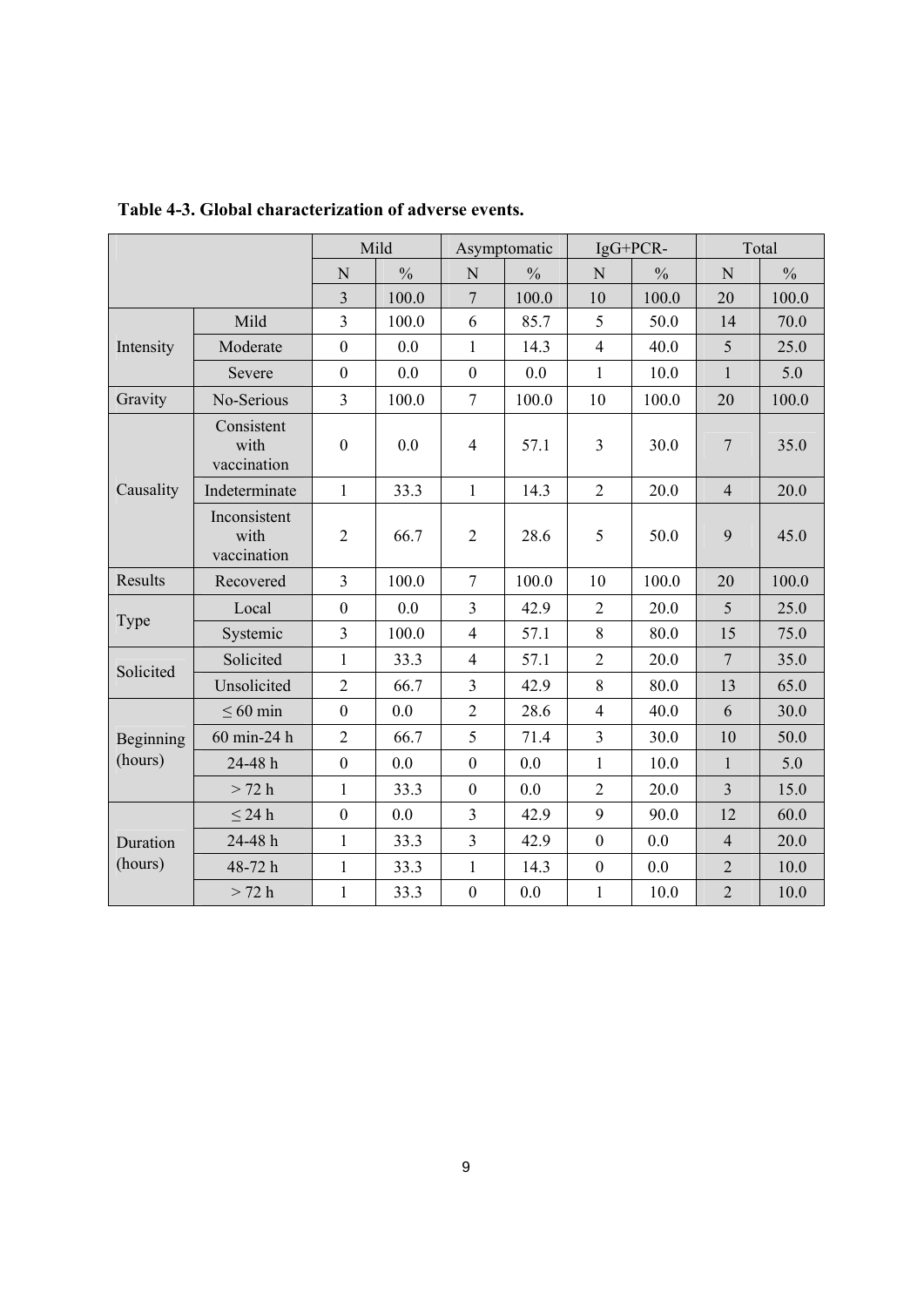|                             |                          | Beginning                |                                       |                          | Duration   |                          |                          |                          |        | Intensity |       | Causality     |        |        |
|-----------------------------|--------------------------|--------------------------|---------------------------------------|--------------------------|------------|--------------------------|--------------------------|--------------------------|--------|-----------|-------|---------------|--------|--------|
|                             | $\leq 60$ m              | $60m-24h$                | 24-48h                                | > 72h                    | $\leq 24h$ | 24-48h                   | 48-72h                   | >72h                     | L      | M         | S     | $\mathcal{C}$ | Inc.   | Ind.   |
| <b>Solicited-Local</b>      |                          |                          |                                       |                          |            |                          |                          |                          |        |           |       |               |        |        |
| Pain                        | 1(33)                    | 2(67)                    | $- -$                                 | $\overline{a}$           | 1(33)      | $\overline{\phantom{a}}$ | 1(33)                    | 1(33)                    | (33)   | 2(67)     |       | 3(100)        |        |        |
| Redness                     | $\overline{\phantom{a}}$ | 2(100)                   | $\overline{\phantom{a}}$              | $\overline{\phantom{a}}$ | 2(100)     | $\overline{\phantom{a}}$ | $\overline{\phantom{a}}$ | $--$                     | 2(100) |           |       | 2(100)        |        |        |
| Solicited-Systemic          |                          |                          |                                       |                          |            |                          |                          |                          |        |           |       |               |        |        |
| General<br>Malaise          | $\overline{\phantom{a}}$ | 1(100)                   | $\overline{\phantom{a}}$              | $\overline{\phantom{a}}$ | 1(100)     | $\overline{a}$           | $\overline{\phantom{a}}$ | $- -$                    | 1(100) |           |       | 1(100)        |        |        |
| Fever                       | $\overline{\phantom{a}}$ | $\overline{\phantom{a}}$ | $\overline{\phantom{a}}$              | 1(100)                   |            | 1(100)                   | $- -$                    | $- -$                    | 1(100) |           |       |               | 1(100) |        |
| <b>Unsolicited-Systemic</b> |                          |                          |                                       |                          |            |                          |                          |                          |        |           |       |               |        |        |
| <b>HBP</b>                  | 4(57)                    | 3(43)                    | $--$                                  | $- -$                    | 3(43)      | 2(29)                    | 1(14)                    |                          | 5(71)  | 1(14)     | 1(14) | 1(14)         | 4(57)  |        |
| Headache                    | $ -$                     | 2(100)                   | $\overline{\phantom{a}}$              | $\overline{\phantom{a}}$ | 1(50)      | 1(50)                    | $- -$                    | $\overline{\phantom{a}}$ | 2(100) |           |       |               | 1(50)  | 1(50)  |
| Chill                       | $\overline{\phantom{a}}$ | $\overline{\phantom{m}}$ | 1(100)                                | $\overline{\phantom{a}}$ | 1(100)     | $\overline{\phantom{a}}$ | $- -$                    | $\overline{\phantom{a}}$ | 1(100) |           |       |               | 1(100) | 2(29)  |
| Dry mouth                   | 1(100)                   | $\overline{\phantom{a}}$ | $\overline{\phantom{a}}$              | --                       | 1(100)     | $\overline{\phantom{a}}$ | $--$                     | $- -$                    | 1(100) |           |       |               |        | 1(100) |
| Migraine                    | $\overline{\phantom{a}}$ | $\overline{\phantom{a}}$ | $\overline{\phantom{a}}$              | 1(100)                   | 1(100)     | $\overline{\phantom{a}}$ | $- -$                    | $- -$                    |        | 1(100)    |       |               | 1(100) |        |
| <b>Sinus</b><br>tachycardia | $- -$                    | $\overline{\phantom{m}}$ | $\hspace{0.05cm}$ – $\hspace{0.05cm}$ | 1(100)                   | 1(100)     | $-$                      | --                       | $\qquad \qquad -$        |        | 1(100)    |       |               | 1(100) |        |

#### **Table 4-4. Characterization of each adverse event.**

L: Mild; M: Moderate; S: Severe

C: Consistent; Inc.: Inconsistent; Ind.: Indeterminate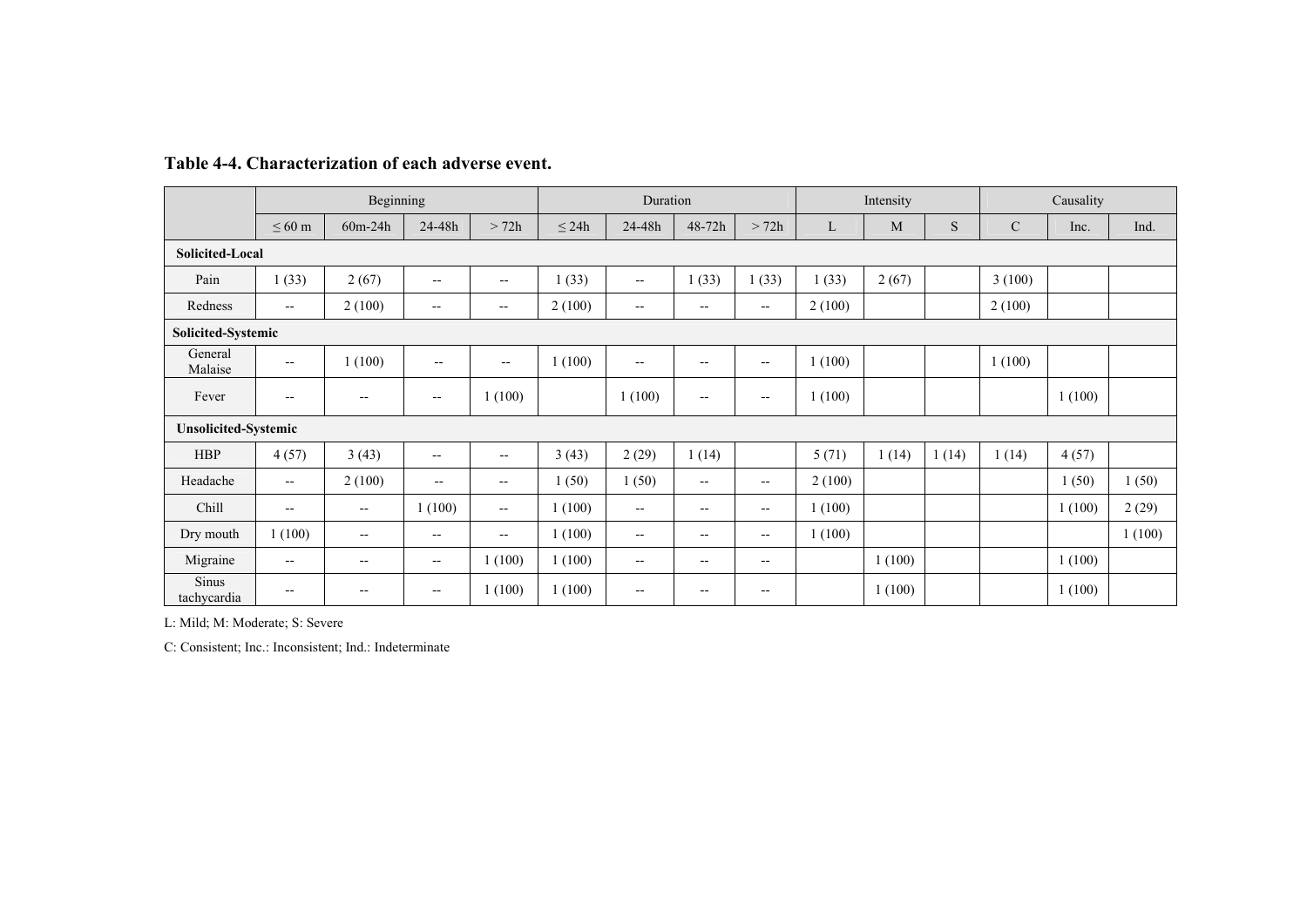|  | Table 4-5. Frequency of Adverse Events. |  |  |  |
|--|-----------------------------------------|--|--|--|
|--|-----------------------------------------|--|--|--|

|                 |                       |                         | Mild COVID-19<br>$(n=11)$ |               | $PCR+$<br>Asymptomatic<br>$(n=10)$ |               |                  | IgG+PCR-<br>$(n=9)$ | Total<br>$(n=30)$ |               |  |
|-----------------|-----------------------|-------------------------|---------------------------|---------------|------------------------------------|---------------|------------------|---------------------|-------------------|---------------|--|
|                 |                       |                         | $\mathbf N$               | $\frac{0}{0}$ | N                                  | $\frac{0}{0}$ | N                | $\frac{0}{0}$       | $\mathbf N$       | $\frac{0}{0}$ |  |
|                 | Subjects with some AE |                         | $\overline{3}$            | 27.3          | $\overline{4}$                     | 40.0          | 5                | 55.6                | 12                | 40.0          |  |
|                 | Site pain<br>Local    |                         | $\boldsymbol{0}$          | 0.0           | $\overline{2}$                     | 20.0          | $\mathbf{1}$     | 11.1                | $\overline{3}$    | 10.0          |  |
|                 |                       | Redness                 | $\boldsymbol{0}$          | 0.0           | $\mathbf{1}$                       | 10.0          | $\mathbf{1}$     | 11.1                | $\overline{2}$    | 6.7           |  |
| Expected        | Systemic              | General<br>malaise      | $\boldsymbol{0}$          | 0.0           | $\mathbf{1}$                       | 10.0          | $\boldsymbol{0}$ | 0.0                 | $\mathbf{1}$      | 3.3           |  |
|                 |                       | Fever                   | 9.1<br>$\mathbf{1}$       |               | $\boldsymbol{0}$                   | 0.0           | $\boldsymbol{0}$ | 0.0                 | $\mathbf{1}$      | 3.3           |  |
|                 |                       | <b>HBP</b>              | $\overline{2}$<br>18.2    |               | $\overline{2}$                     | 20.0          | $\overline{3}$   | 33.3                | $\overline{7}$    | 23.3          |  |
|                 | Headache              | 0.0<br>$\boldsymbol{0}$ |                           | $\mathbf{1}$  | 10.0                               | $\mathbf{1}$  | 11.1             | $\overline{2}$      | 6.7               |               |  |
|                 |                       | Chills                  | 0.0<br>$\boldsymbol{0}$   |               | $\boldsymbol{0}$                   | 0.0           | $\mathbf{1}$     | 11.1                | $\mathbf{1}$      | 3.3           |  |
| Unsolicited     | Systemic              | Dry Mouth               | $\boldsymbol{0}$          | 0.0           |                                    | 0.0           | $\mathbf{1}$     | 11.1                | $\mathbf{1}$      | 3.3           |  |
|                 |                       | Migraine                | $\boldsymbol{0}$          | 0.0           | $\boldsymbol{0}$                   | 0.0           | $\mathbf{1}$     | 11.1                | $\mathbf{1}$      | 3.3           |  |
| Sinus           |                       | tachycardia             | $\boldsymbol{0}$          | 0.0           | $\boldsymbol{0}$                   | 0.0           | $\mathbf{1}$     | 11.1                | $\mathbf{1}$      | 3.3           |  |
| Average<br>(SD) |                       | $0.3 \pm 0.5$           |                           | $0.7 \pm 1.0$ |                                    | $1.1 \pm 1.9$ |                  | $0.7 \pm 1.2$       |                   |               |  |
|                 | AE by<br>subjects     | Median<br>(IQR)         | $0 \pm 1$                 |               |                                    | $0 \pm 1$     | $1 \pm 1$        |                     | $0 \pm 1$         |               |  |
|                 |                       | Min; Max                | (0; 1)                    |               |                                    | (0; 3)        |                  | (0; 6)              |                   | (0; 6)        |  |

AE=Adverse Event; SD=Standard Deviation; IQR=Interquartile Range; Min=Minimum; Max=Maximum; HBP=High Blood Pressure.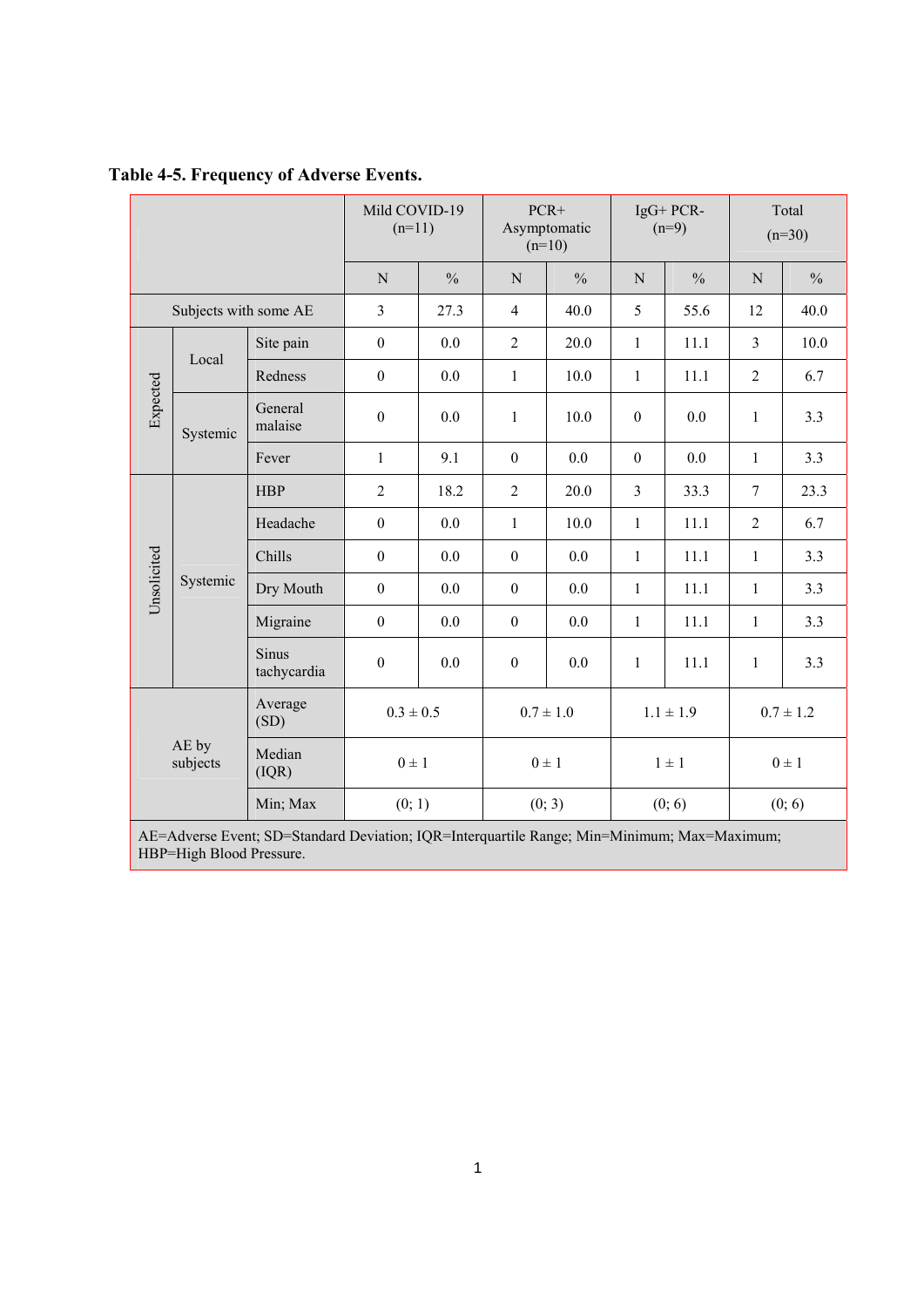|                                       |                         |                                                                                                      | Mild COVID-19<br>$(n=11)$ |                        |               | $PCR+$<br>Asymptomatic<br>$(n=10)$ | $IgG+PCR-$<br>$(n=9)$ |                 | Total<br>$(n=30)$ |               |  |
|---------------------------------------|-------------------------|------------------------------------------------------------------------------------------------------|---------------------------|------------------------|---------------|------------------------------------|-----------------------|-----------------|-------------------|---------------|--|
|                                       |                         |                                                                                                      | N                         | $\frac{0}{0}$          | N             | $\frac{0}{0}$                      | N                     | $\frac{0}{0}$   | N                 | $\frac{0}{0}$ |  |
|                                       | Subjects with some VAAE |                                                                                                      | $\mathbf{0}$              | 0.0                    | 3             | 30                                 | 3                     | 33.3            | 6                 | 20.0          |  |
| Site pain                             |                         | $\boldsymbol{0}$                                                                                     | 0.0                       | $\overline{2}$         | 20.0          | 1                                  | 11.1                  | 3               | 10.0              |               |  |
| Expected<br>Local<br>Systemic         |                         | Redness                                                                                              | $\mathbf{0}$              | 0.0                    | 1             | 10.0                               | 1                     | 11.1            | 2                 | 6.7           |  |
|                                       |                         | General malaise                                                                                      | $\boldsymbol{0}$<br>0.0   |                        | 1             | 10.0                               | $\boldsymbol{0}$      | 0.0             | 1                 | 3.3           |  |
| Unsolicited<br><b>HBP</b><br>Systemic |                         | $\mathbf{0}$                                                                                         | 0.0                       | $\theta$               | 0.0           | 1                                  | 11.1                  | 1               | 3.3               |               |  |
| <b>Total VAAE</b>                     |                         | $\boldsymbol{0}$<br>0.0                                                                              |                           | 40.0<br>$\overline{4}$ |               | 3<br>33.3                          |                       | $7\phantom{.0}$ | 23.3              |               |  |
| Average (SD)                          |                         |                                                                                                      | $0.0 \pm 0.0$             |                        | $0.4 \pm 0.7$ |                                    | $0.3 \pm 0.5$         |                 |                   | $0.2 \pm 0.5$ |  |
| VAAE by<br>subjects                   |                         | Median (IQR)                                                                                         |                           | $0\pm 0$               |               | $0 \pm 1$                          | $0 \pm 1$             |                 |                   | $0\pm 0$      |  |
|                                       |                         | Min; Max                                                                                             |                           | (0; 0)                 |               | (0; 2)                             | (0; 1)                |                 | (0; 2)            |               |  |
|                                       |                         | VA A E-Veceiro Agreciated Adverse Event: CD-Stendard Deviction: JOD-Intergraphile renge: Min-Minimum |                           |                        |               |                                    |                       |                 |                   |               |  |

## **Table 4-6. Frequency of Vaccine-Associated Adverse Events.**

VAAE=Vaccine-Associated Adverse Event; SD=Standard Deviation; IQR=Interquartile range; Min=Minimum; Max=Maximum; HBP=High Blood Pressure.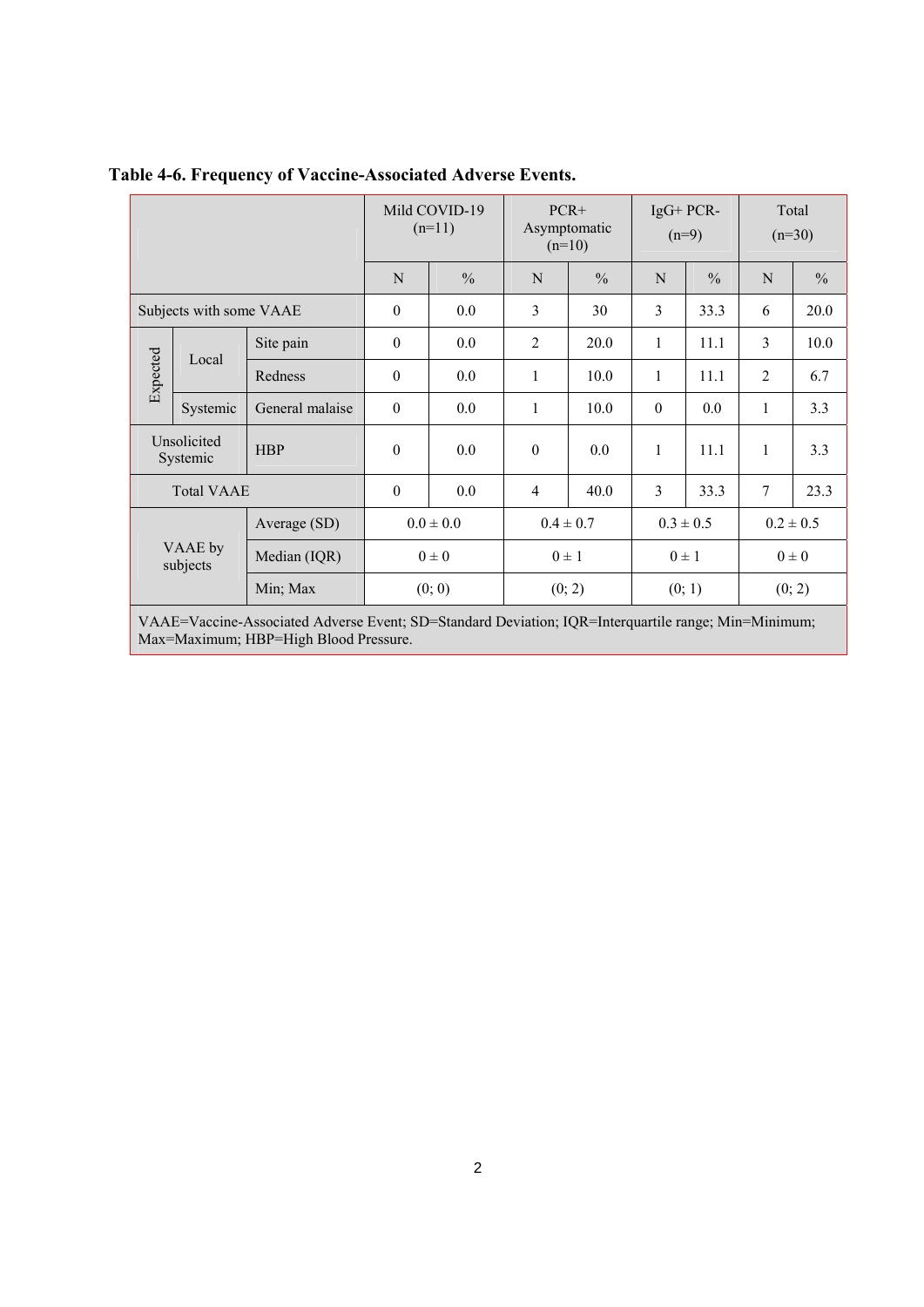# **Appendix 5. Laboratory Results.**

|                    |                |               | Mild         | Asymptomatic               | IgG+PCR-     | Total        |
|--------------------|----------------|---------------|--------------|----------------------------|--------------|--------------|
|                    |                |               | 11           | 10                         | 9            | 30           |
|                    | $\mathbf{A}$   |               | $1(9.1\%)$   | $4(40.0\%)$                | 2(22.2%)     | $7(23.3\%)$  |
|                    | $\, {\bf B}$   |               | $1(9.1\%)$   | $1(10.0\%)$<br>$1(11.1\%)$ |              | $3(10.0\%)$  |
| <b>Blood Group</b> | AB             |               | $2(18.2\%)$  | $\boldsymbol{0}$           | $1(11.1\%)$  | $3(10.0\%)$  |
|                    | $\overline{O}$ |               | $7(63.6\%)$  | $5(50.0\%)$                | $5(55.6\%)$  | 17 (56.7%)   |
|                    | Neg            |               | $1(9.1\%)$   | $\boldsymbol{0}$           | $2(22.2\%)$  | $3(10.0\%)$  |
| Rh                 | Pos            |               | 10 (90.9%)   | $10(100.0\%)$              | 7(77.8%)     | 27 (90.0%)   |
|                    | Pre            | Average (SD)  | 140(13)      | 141(11)                    | 139(13)      | 131 (14)     |
|                    |                | (Min.; Max)   | (124; 160)   | (120; 159)                 | (119; 165)   | (113; 157)   |
| Hemoglobin         | Post           | Average (SD)  | 131(12)      | 136(12)                    | 131(14)      | 136(12)      |
|                    |                | (Min.; Max)   | (114; 148)   | (114; 153)                 | (113; 157)   | (114; 153)   |
|                    | p (t-Student)  |               | 0.000        | 0.002                      | 0.001        | 0.000        |
|                    | Pre            | Average (SD)  | 43.6(3.4)    | 43.9(3.6)                  | 43.1(3.7)    | 43,5(3,4)    |
|                    |                | (Min, Max)    | (39.1; 49.1) | (38.5; 50.4)               | (37.8; 51.2) | (37.8; 51.2) |
| Hematocrit         | Post           | Average (SD)  | 40.8(3.3)    | 41.9(3.2)                  | 40.7(4.0)    | 41.2(3.4)    |
|                    |                | (Min, Max)    | (36.5; 45.4) | (36.9; 48.2)               | (35.3; 48.3) | (35.3; 48.3) |
|                    |                | p (t-Student) | 0,000        | 0.000                      | 0.000        | 0.000        |
|                    | Pre            | Median (IQR)  | 221(41)      | 277(61)                    | 220 (46)     | 234 (58)     |
|                    |                | (Min,; Max)   | (147; 313)   | (188; 335)                 | (163; 252)   | (147; 335)   |
| Platelets          | Post           | Median (IQR)  | 203(37)      | 260(62)                    | 186(60)      | 222 (66)     |
|                    |                | (Min, Max)    | (184; 281)   | (180; 357)                 | (158; 254)   | (158; 357)   |
|                    |                | p (Wilcoxon)  | 0,075        | 0.093                      | 0.050        | 0.002        |
|                    | Pre            | Median (IQR)  | 6.8(2.9)     | 7.6(2.1)                   | 5.9(1.8)     | 7.0(2,2)     |
|                    |                | (Min,; Max)   | (3.5; 8.9)   | (5.6; 10.0)                | (4.1; 7.4)   | (3.5; 10.0)  |
| Leukocytes         | Post           | Median (IQR)  | 5.5(1.8)     | 7.4(2.5)                   | 5.1(2.0)     | 5.8(2.4)     |
|                    |                | (Min, Max)    | (3.8; 7.2)   | (5.0; 9.7)                 | (4.2; 9.5)   | (3.8; 9.7)   |
|                    |                | p (Wilcoxon)  | 0,010        | 0.005                      | 0.285        | 0.000        |

**Table 5-1. Laboratory Tests (Bonferrony alpha correction=0.0125).**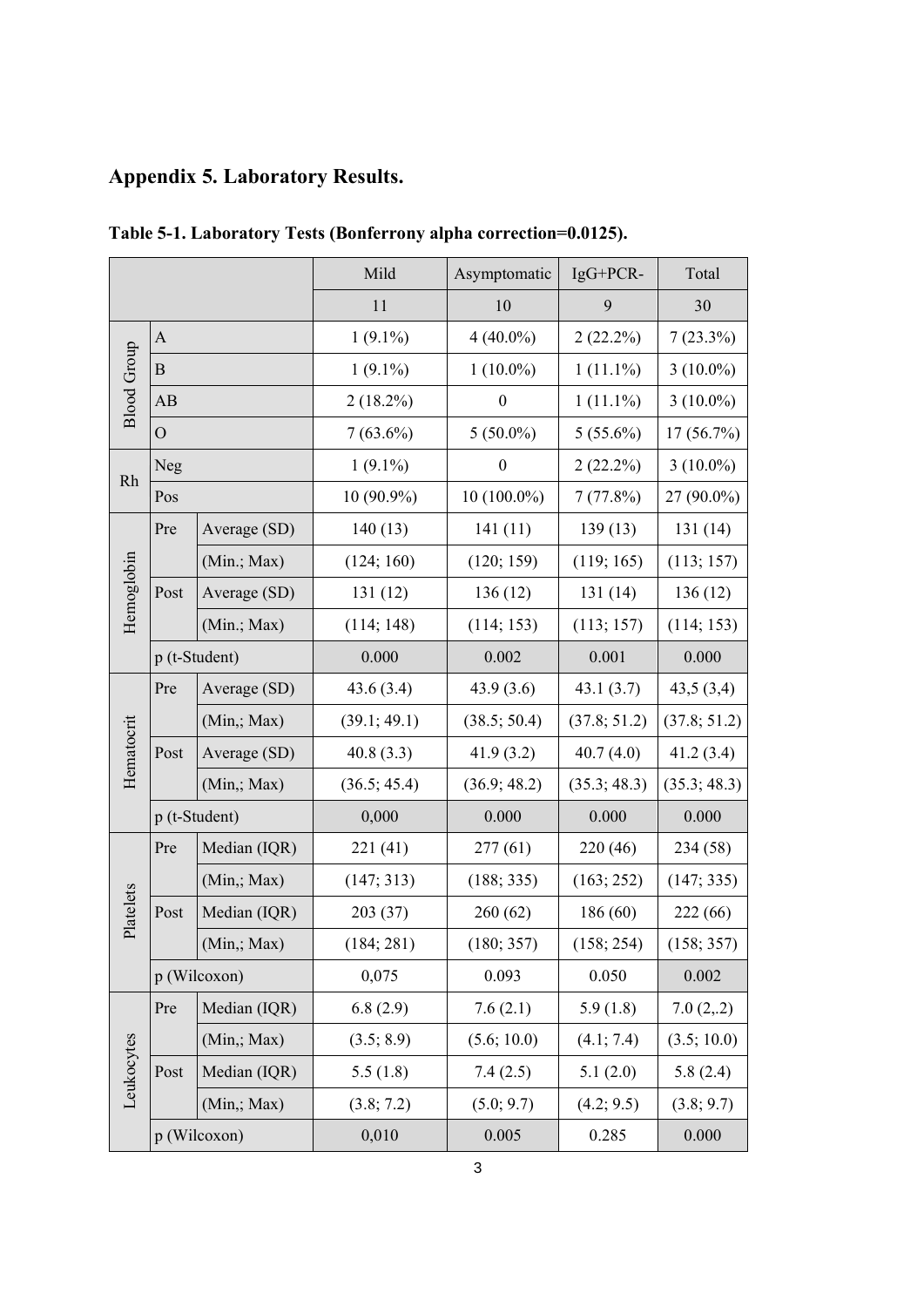|                   |      |               | Mild        | Asymptomatic | IgG+PCR-    | Total       |
|-------------------|------|---------------|-------------|--------------|-------------|-------------|
|                   |      |               | 11          | 10           | 9           | 30          |
|                   | Pre  | Median (IQR)  | 3.7(2.3)    | 4.3(1.4)     | 3.6(1.9)    | 3.9(1.3)    |
|                   |      | (Min, Max)    | (1.3; 6.6)  | (3.1; 6.2)   | (1.6; 4.4)  | (1.3; 6.6)  |
| Neutrophils       | Post | Median (IQR)  | 3.4(1.4)    | 3.7(1.0)     | 2.9(1.6)    | 3.3(1.7)    |
|                   |      | (Min,; Max)   | (1.8; 4.3)  | (2.2; 5.6)   | (1.3; 7.3)  | (1.3; 7.3)  |
|                   |      | p (Wilcoxon)  | 0,013       | 0.005        | 0.214       | 0.000       |
|                   | Pre  | Average (SD)  | 2.1(0.4)    | 2.5(0.6)     | 2.1(0.5)    | 2.2(0.5)    |
|                   |      | (Min, Max)    | (1.4; 2.8)  | (1.5; 3.5)   | (1.4; 2.9)  | (1.4; 3.5)  |
| Lymphocytes       | Post | Average (SD)  | 1.9(0.2)    | 2.7(0.7)     | 2.0(0.5)    | 2.2(0.7)    |
|                   |      | (Min, Max)    | (1.1; 2.9)  | (1.6; 3.9)   | (1.5; 2.9)  | (1.1; 3.9)  |
|                   |      | p (t-Student) | 0,230       | 0.049        | 0.677       | 0.942       |
|                   | Pre  | Average (SD)  | 0.4(0.2)    | 0.6(0.2)     | 0.4(0.1)    | 2.2(0.5)    |
|                   |      | (Min, Max)    | (0.1; 0.7)  | (0.4; 0.9)   | (0.3; 0.5)  | (1.4; 3.5)  |
| Monocytes         | Post | Average (SD)  | 0.4(0.2)    | 0.5(0.2)     | 0.4(0.1)    | 0.5(0.2)    |
|                   |      | (Min, Max)    | (0.1; 0.7)  | (0.3; 0.9)   | (0.2; 0.6)  | (0.1; 0.9)  |
|                   |      | p (t-Student) | 0,209       | 0.226        | 0.699       | 0.069       |
|                   | Pre  | Median (IQR)  | 0.1(0.1)    | 0.1(0.1)     | 0.1(0.1)    | 0.1(0.1)    |
|                   |      | (Min, Max)    | (0.0; 0.4)  | (0.1; 0.4)   | (0.1; 0.2)  | (0.0; 0.4)  |
| Eosinophil        | Post | Median (IQR)  | 0.2(0.2)    | 0.2(0.2)     | 0.1(0.1)    | 0.1(0.2)    |
|                   |      | (Min, Max)    | (0.0; 0.3)  | (0.1; 0.4)   | (0.0; 0.5)  | (0.0; 0.5)  |
|                   |      | p (Wilcoxon)  | 0,075       | 0.445        | 0.859       | 0.136       |
|                   | Pre  | Median (IQR)  | 0.01(0.02)  | 0.01(0.03)   | 0.02(0.03)  | 0.01(0.02)  |
|                   |      | (Min, Max)    | (0.0; 0.04) | (0.01; 0.09) | (0.0; 0.05) | (0.0; 0.09) |
| <b>Basophiles</b> | Post | Median (IQR)  | 0.01(0.01)  | 0.01(0.01)   | 0.01(0.04)  | 0.01(0.02)  |
|                   |      | (Min, Max)    | (0.0; 0.07) | (0.0; 0.03)  | (0.0; 0.06) | (0.0; 0.07) |
|                   |      | p (Wilcoxon)  | 0,646       | 0.203        | 0.398       | 0.349       |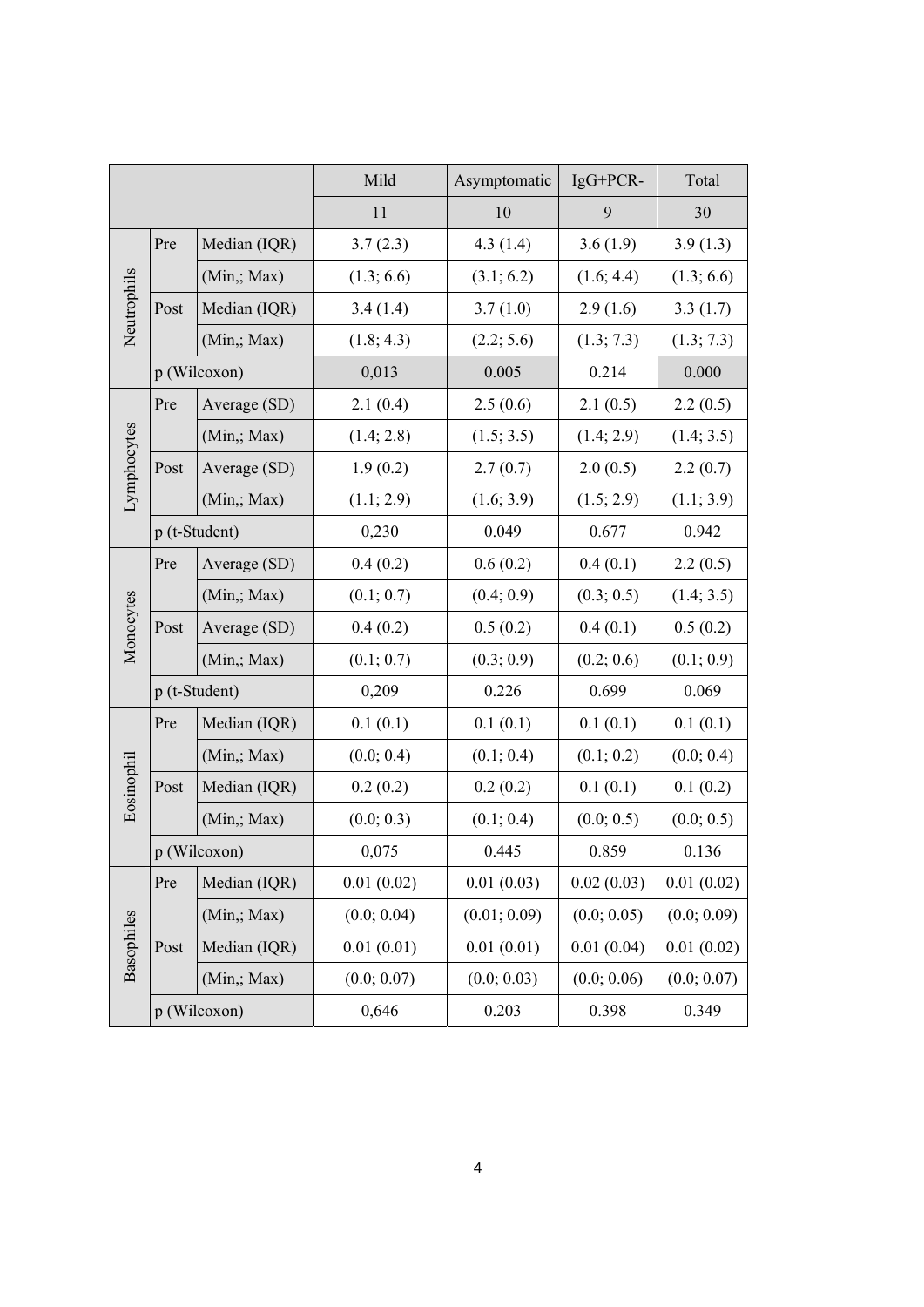|            |      |              | Mild         | Asymptomatic | $IgG+PCR-$   | Total        |
|------------|------|--------------|--------------|--------------|--------------|--------------|
|            |      |              | 11           | 10           | 9            | 30           |
|            | Pre  | Median (IQR) | 4.0(1.2)     | 3.6(1.4)     | 4.1(1.0)     | 3.9(1.0)     |
|            |      | (Min, Max)   | (2.9; 4.8)   | (2.8; 4.8)   | (2.9; 4.7)   | (2.8; 4.8)   |
| Glucose    | Post | Median (IQR) | 5.3(0.2)     | 5.2(0.8)     | 5.4(0.6)     | 5.2(0.5)     |
|            |      | (Min, Max)   | (4.6; 6.4)   | (4.6; 7.1)   | (4.7; 6.2)   | (4.6; 7.1)   |
|            |      | p (Wilcoxon) | 0,003        | 0.005        | 0.008        | 0.000        |
|            | Pre  | Median (IQR) | 87(23)       | 80(12)       | 90(22)       | 84 (20)      |
|            |      | (Min, Max)   | (73; 156)    | (69; 116)    | (59; 117)    | (59; 156)    |
| Creatinine | Post | Median (IQR) | 85 (20)      | 80(18)       | 97(25)       | 85 (25)      |
|            |      | (Min,; Max)  | (52; 150)    | (64; 110)    | (67; 107)    | (52; 150)    |
|            |      | p (Wilcoxon) | 0,092        | 0.540        | 0.262        | 0.538        |
|            | Pre  | Median (IQR) | 19.1(16.0)   | 19.9(12.0)   | 20.3(8.6)    | 19.9(9.8)    |
|            |      | (Min, Max)   | (14.0; 48.0) | (15.0; 29.0) | (12.8; 25.7) | (12.8; 48.0) |
| ASAT       | Post | Median (IQR) | 19.3(6.6)    | 20.1(7.4)    | 20.3(10.5)   | 20.1(7.1)    |
|            |      | (Min, Max)   | (15.6; 34.3) | (16.8; 36.2) | (15.8; 30.5) | (15.6; 36.2) |
|            |      | p (Wilcoxon) | 0,722        | 0.678        | 0.515        | 0.713        |
|            | Pre  | Median (IQR) | 26.7(29.4)   | 22.2(22.3)   | 21.3(13.1)   | 22.2(22.4)   |
|            |      | (Min, Max)   | (10.4; 57.0) | (12.0; 49.0) | (13.0; 54.2) | (10.4; 57.0) |
| ALAT       | Post | Median (IQR) | 21.6(12.4)   | 19.2(15.8)   | 19.2(17.4)   | 19.4(13.0)   |
|            |      | (Min,; Max)  | (9.7; 53.8)  | (10.2; 44.8) | (10.4; 40.6) | (9.7; 53.8)  |
|            |      | p (Wilcoxon) | 0.182        | 0.241        | 0.208        | 0.033        |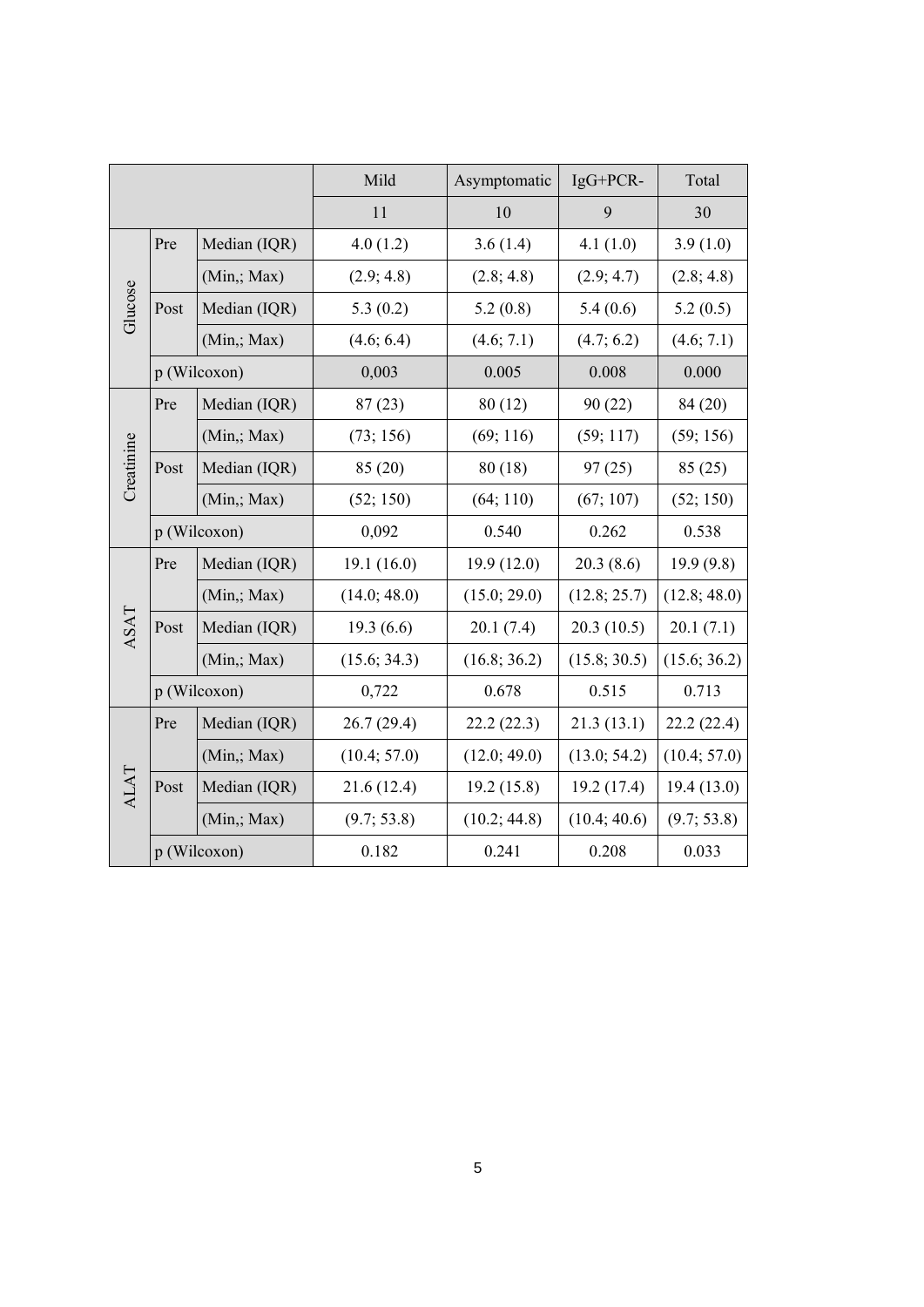# **Appendix 6. Supplementary data of immune response induced by FINLAY-FR-1A vaccine.**

|                 |                | Mild           |               | Asymptomatic |               | $IgG+PCR-$     |               | Total        |               |
|-----------------|----------------|----------------|---------------|--------------|---------------|----------------|---------------|--------------|---------------|
|                 |                |                | $\frac{0}{0}$ | N            | $\frac{0}{0}$ | N              | $\frac{0}{0}$ | N            | $\frac{0}{0}$ |
|                 |                | 11             | 100.0         | 10           | 100.0         | 9              | 100.0         | 30           | 100.0         |
| T7              | Yes            | 5              | 45.5          | 5            | 50.0          | 5              | 55.6          | 15           | 50.0          |
|                 | $\rm No$       | 6              | 54.5          | 5            | 50.0          | $\overline{4}$ | 44.4          | 15           | 50.0          |
|                 | 95% CI         | (16.7; 76.6)   |               | (18.7; 81.3) |               | (21.2; 86.3)   |               | (31.3; 68.7) |               |
| T <sub>14</sub> | Yes            | 9              | 71.8          | 6            | 60.0          | 5              | 55.6          | 20           | 66.7          |
|                 | N <sub>0</sub> | $\overline{2}$ | 15.8          | 4            | 40.0          | 4              | 44.4          | 10           | 33.3          |
|                 | 95% CI         |                | (48.2; 97.7)  | (26.2; 87.8) |               | (21.2; 86.3)   |               | (47.2; 82.7) |               |
| <b>T28</b>      | Yes            | 10             | 90.9          | 8            | 80.0          | 6              | 66.7          | 24           | 80.0          |
|                 | N <sub>o</sub> | $\mathbf{1}$   | 9.1           | 2            | 20.0          | 3              | 33.3          | 6            | 20.0          |
|                 | 95% CI         |                | (58.7; 99.8)  |              | (44.4; 97.5)  |                | (29.9; 92.5)  |              | (61.4; 92.3)  |

**Table 6-1. Anti-RBD IgG seroconversion rates (≥4).**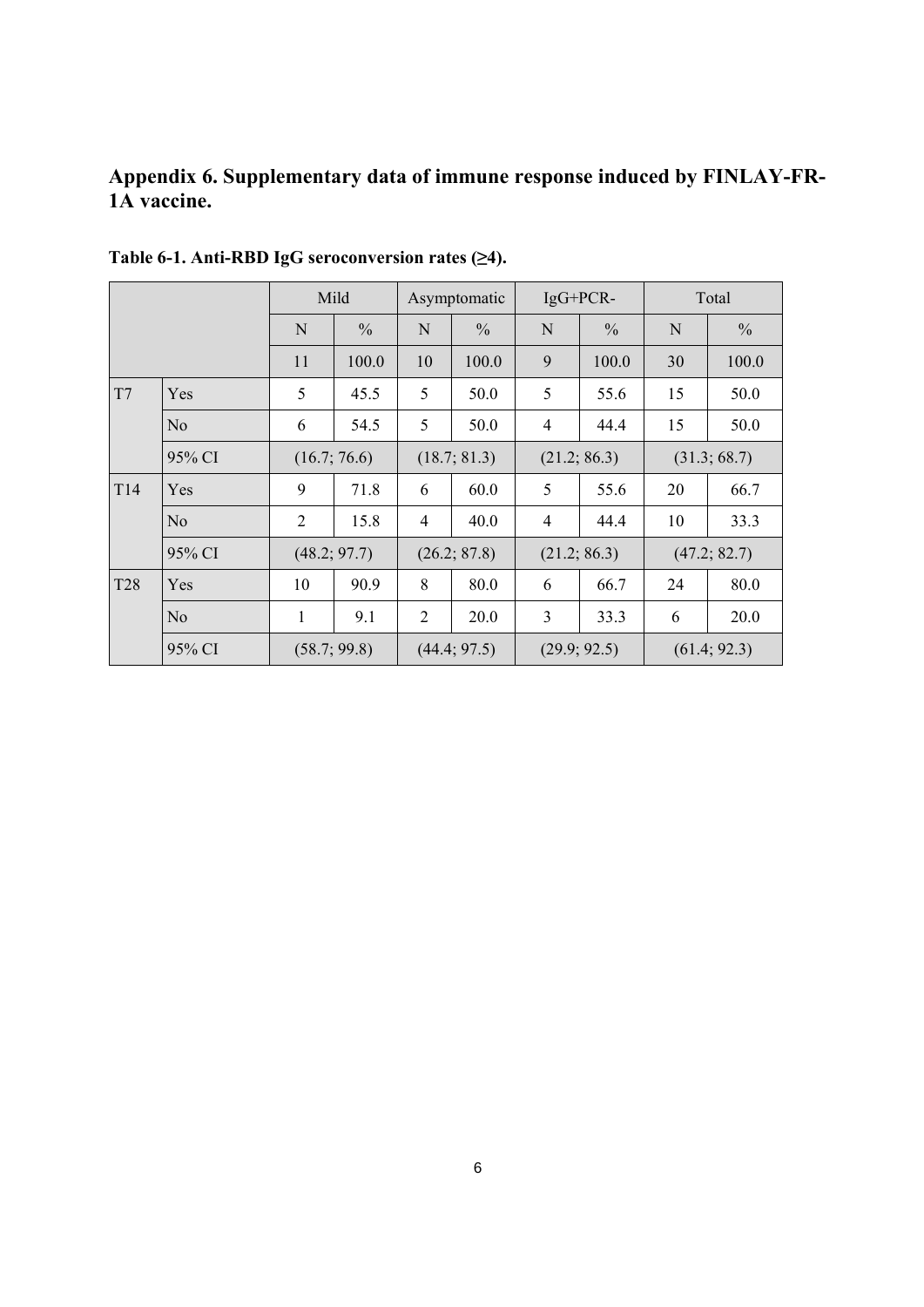|                 |                                      | Mild           | Asymptomatic   | $IgG+PCR-$     | Total           | $P(K-W)$ |
|-----------------|--------------------------------------|----------------|----------------|----------------|-----------------|----------|
|                 |                                      | 11             | 10             | 9              | 30              |          |
| T <sub>0</sub>  | Median                               | 34.2           | 50.8           | 28.2           | 34.0            | 0.588    |
|                 | $(25th-75th)$                        | (14.9; 70.0)   | (13.8; 72.4)   | (9.8; 59.8)    | (14.0; 66.8)    |          |
| T7              | Median                               | 102.6          | 172.2          | 103.7          | 146.6           | 0.621    |
|                 | $(25th-75th)$                        | (38.4; 576.5)  | (68.7; 4846.2) | (30.8; 5849.3) | (38.4; 709.2)   |          |
| T <sub>14</sub> | Median                               | 371.6          | 189.5          | 307.0          | 330.4           | 0.961    |
|                 | $(25th-75th)$                        | (118.1; 651.7) | (118.9; 569.9) | (35.4; 656.4)  | (117.2; 615.3)  |          |
| T <sub>28</sub> | Median                               | 918.7          | 593.9          | 387.0          | 722.2           | 0.828    |
|                 | $(25th-75th)$                        | (252.0; 997.7) | (234.3; 937.0) | (84.7; 1493.9) | (230.6; 1058.1) |          |
|                 | Wilcoxon $(p)$<br>$7 \text{ vs. } 0$ | 0.021          | 0.013          | 0.028          | 0.000049        |          |
|                 | $14$ vs, $0$                         | 0.004          | 0.007          | 0.028          | 0.000005        |          |
|                 | $28 \text{ vs. } 0$                  | 0.003          | 0.005          | 0.008          | 0.000002        |          |

**Table 6-2. Anti-RBD IgG concentration. Corrected alpha value =0.0033.** 

**Table 6-3. Seroconversion rates.** 

|            |               | Mild         | Asymptomatic | $IgG+PCR-$   | Total       | $P(K-W)$ |
|------------|---------------|--------------|--------------|--------------|-------------|----------|
|            |               | 11           | 10           | 9            | 30          |          |
| T7         | Median        | 2.8          | 8.3          | 5.3          | 4.4         | 0.723    |
|            | $(25th-75th)$ | (1.0; 12.8)  | (1.4; 105.6) | (0.9; 172.3) | (1.1; 16.4) |          |
| T14        | Median        | 8.5          | 7.5          | 12.2         | 8.8         | 0.929    |
|            | $(25th-75th)$ | (5.5; 11.4)  | (2.0; 18.7)  | (0.9; 30.8)  | (2.7; 17.9) |          |
| <b>T28</b> | Median        | 12.7         | 12.2         | 8.5          | 14.4        | 0.731    |
|            | $(25th-75th)$ | (11.2; 29.5) | (0.9; 30.8)  | (5.5; 11.4)  | (6.0; 32.4) |          |

K-W: Kruskall-Wallis Test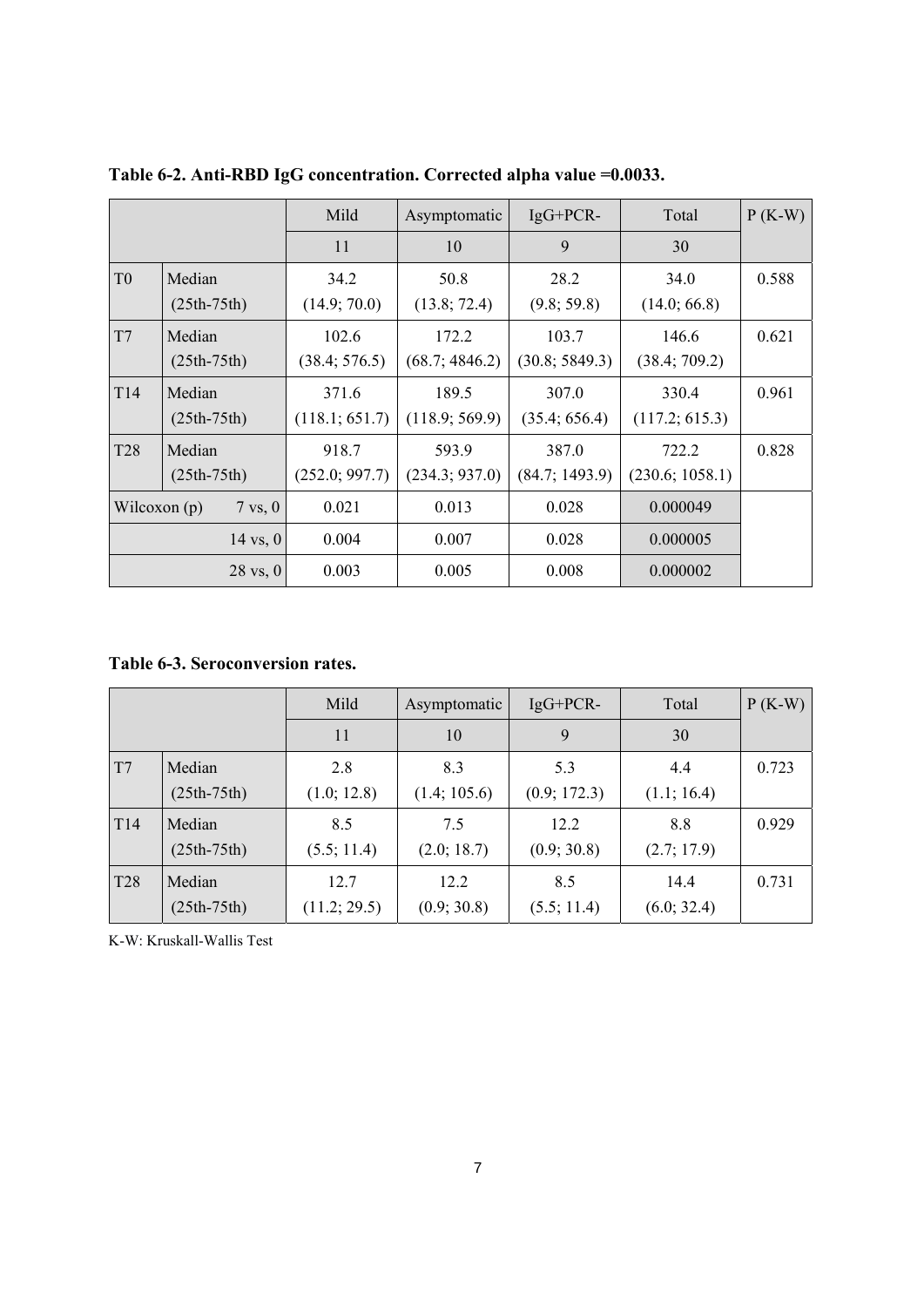|                            |                |                      | Mild           |                 | Asymptomatic   |                 | IgG+PCR-       |                 | Total          |                | p           |
|----------------------------|----------------|----------------------|----------------|-----------------|----------------|-----------------|----------------|-----------------|----------------|----------------|-------------|
|                            |                |                      | Frec,          | $\frac{0}{0}$   | Frec,          | $\frac{0}{0}$   | Frec,          | $\frac{0}{0}$   | Frec,          | $\frac{0}{0}$  | (t Student) |
|                            |                |                      | 11             | 100.0           | 10             | 100.0           | 9              | 100,0           | 30             | 100,0          |             |
| With                       | $\overline{0}$ | <b>Yes</b>           | $\overline{7}$ | 63.6            | 8              | 80.0            | 6              | 66,7            | 21             | 70,0           |             |
| neutralizing<br>Abs        |                | N <sub>o</sub>       | $\overline{4}$ | 36.4            | $\overline{2}$ | 20.0            | $\overline{3}$ | 33,3            | 9              | 30,0           |             |
|                            | 14             | Yes                  | 10             | 90.9            | 9              | 90.0            | 7              | 77,8            | 26             | 86,7           |             |
|                            |                | N <sub>o</sub>       | 1              | 9.1             | $\mathbf{1}$   | 10.0            | $\overline{2}$ | 22,2            | $\overline{4}$ | 13,3           |             |
|                            |                | $\chi^2$ McNemar (p) |                | 0.250           |                | 1.000           |                | 1.000           |                | 0.063          |             |
| Neutralizing<br>Abs titers | $\overline{0}$ | <b>MGT</b>           |                | 24.3            |                | 16.8            |                | 18.8            |                | 19.6           | 0.552       |
|                            |                | 95% CI               |                | (13.6; 43.4)    |                | (9.8; 28.7)     |                | (9.0; 39.5)     |                | (14.6; 26.3)   |             |
|                            | 14             | <b>MGT</b>           |                | 665.8           |                | 637.8           |                | 567.7           |                | 625.8          | 0.990       |
|                            |                | 95% CI               |                | (388.9; 1140.1) |                | (262.0; 1552.4) |                | (221.8; 1452.8) |                | (427.3; 916.5) |             |
|                            | p (t-Student)  |                      |                | 0.000002        |                | 0.000097        |                | 0.000769        |                | 9.3555E-13     |             |
| Ratio 14/0                 | Median         |                      |                | 31.9            |                | 38.3            |                | 27.4            |                | 32.0           | 0.807       |
|                            | $(25th-75th)$  |                      |                | (22.3; 44.5)    |                | (11.6; 107.4)   |                | (1.4; 98.8)     |                | (19.1; 45.1)   |             |
|                            |                |                      |                |                 |                |                 |                |                 |                |                |             |
| Neutralizing               | $\mathbf{0}$   | <b>MGT</b>           |                | 9.8             |                | 11.0            |                | 8.9             |                | 9.9            | 0.936       |
| Abs titers                 |                | 95% CI               |                | (3.9; 24.3)     |                | (5.1; 23.4)     |                | (3.4; 23.4)     |                | (6.3; 15.4)    |             |
|                            | 14             | <b>MGT</b>           |                | 292.2           |                | 291.2           |                | 140.6           |                | 234.3          | 0.701       |
|                            |                | 95% CI               |                | (83.3; 1024.9)  |                | (65.3; 1298.7)  |                | (19.8; 995.5)   |                | (106.4; 515.8) |             |
|                            |                | p (t-Student)        |                | 0.000016        |                | 0.000128        |                | 0.001984        |                | 1.0406E-11     |             |

**Table 6-4. Neutralizing antibodies. Corrected alpha value=0.008.**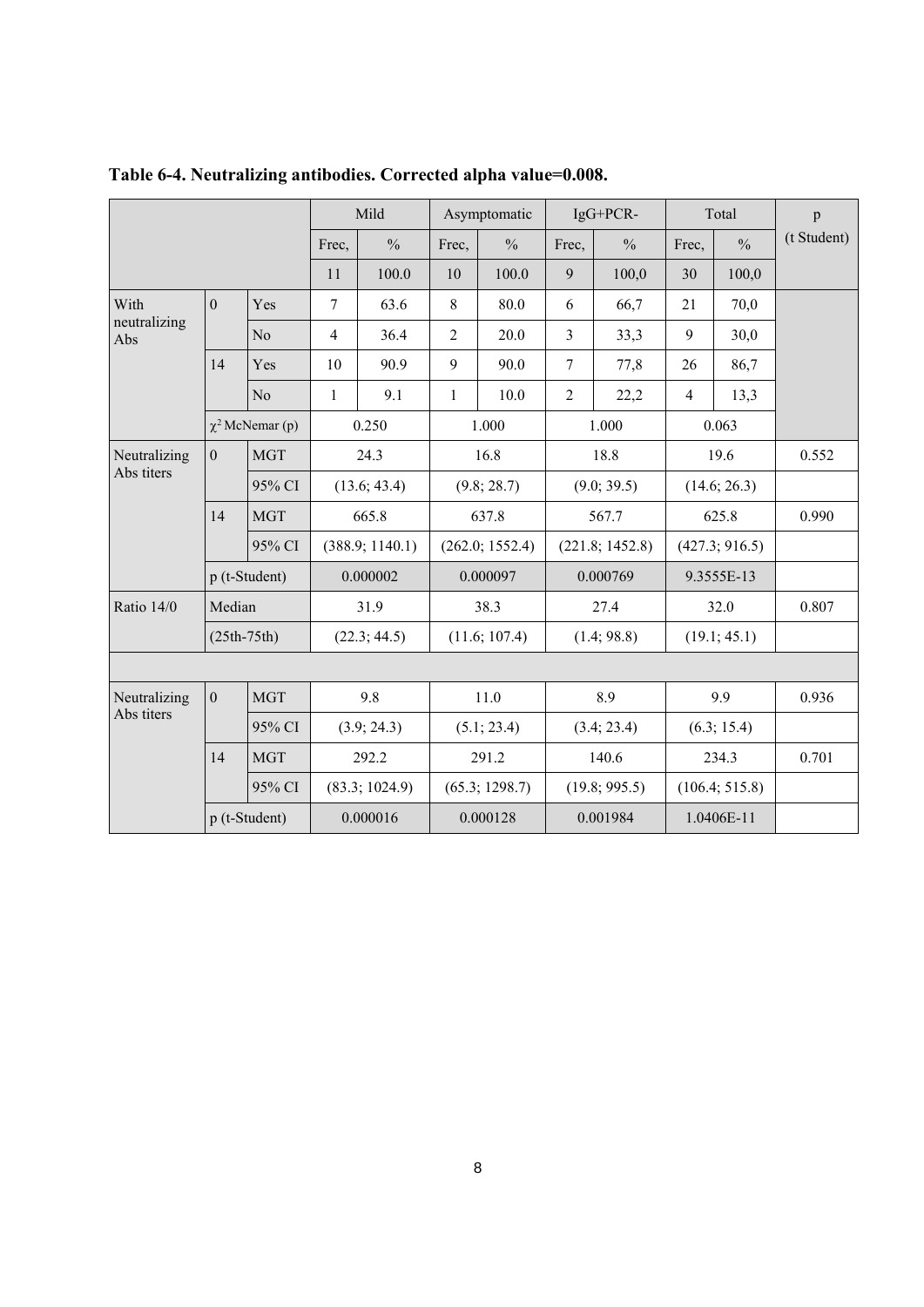|                 |                                    | Mild         | Asymptomatic | $IgG+PCR-$   | Total        | $P$ (K-W) |
|-----------------|------------------------------------|--------------|--------------|--------------|--------------|-----------|
|                 |                                    | 11           | 10           | 9            | 30           |           |
| T <sub>0</sub>  | Median                             | 15.5         | 18.6         | 11.2         | 15.4         | 0.615     |
|                 | $(25th-75th$                       | (9.9; 32.9)  | (7.4; 23.3)  | (3.6; 31.6)  | (7.2; 23.3)  |           |
| T7              | Median                             | 94.5         | 94.2         | 82.0         | 94.2         | 0.531     |
|                 | $(25th-75th$                       | (38.2; 95.1) | (90.8; 95.2) | (37.6; 94.9) | (75.4; 94.9) |           |
| T <sub>14</sub> | Median                             | 94.0         | 94.0         | 93.7         | 94.0         | 0.727     |
|                 | $(25th-75th$                       | (93.8; 94.3) | (93.6; 94.6) | (49.6; 94.5) | (93.4; 94.4) |           |
| T <sub>28</sub> | Median                             | 95.8         | 95.9         | 95.8         | 95.8         | 0.528     |
|                 | $(25th-75th$                       | (95.0; 96.0) | (95.0; 96.2) | (52.8; 96.0) | (94.8; 96.0) |           |
|                 | Wilcoxon (p)<br>$7 \text{ vs. } 0$ | 0.004        | 0.005        | 0.008        | 0.000003     |           |
|                 | $14$ vs, $0$                       | 0.004        | 0.005        | 0.008        | 0.000003     |           |
|                 | $28 \text{ vs. } 0$                | 0.004        | 0.005        | 0.008        | 0.000002     |           |

**Table 6-5. RBD:ACE2 inhibition %. Corrected alpha value=0.0033.**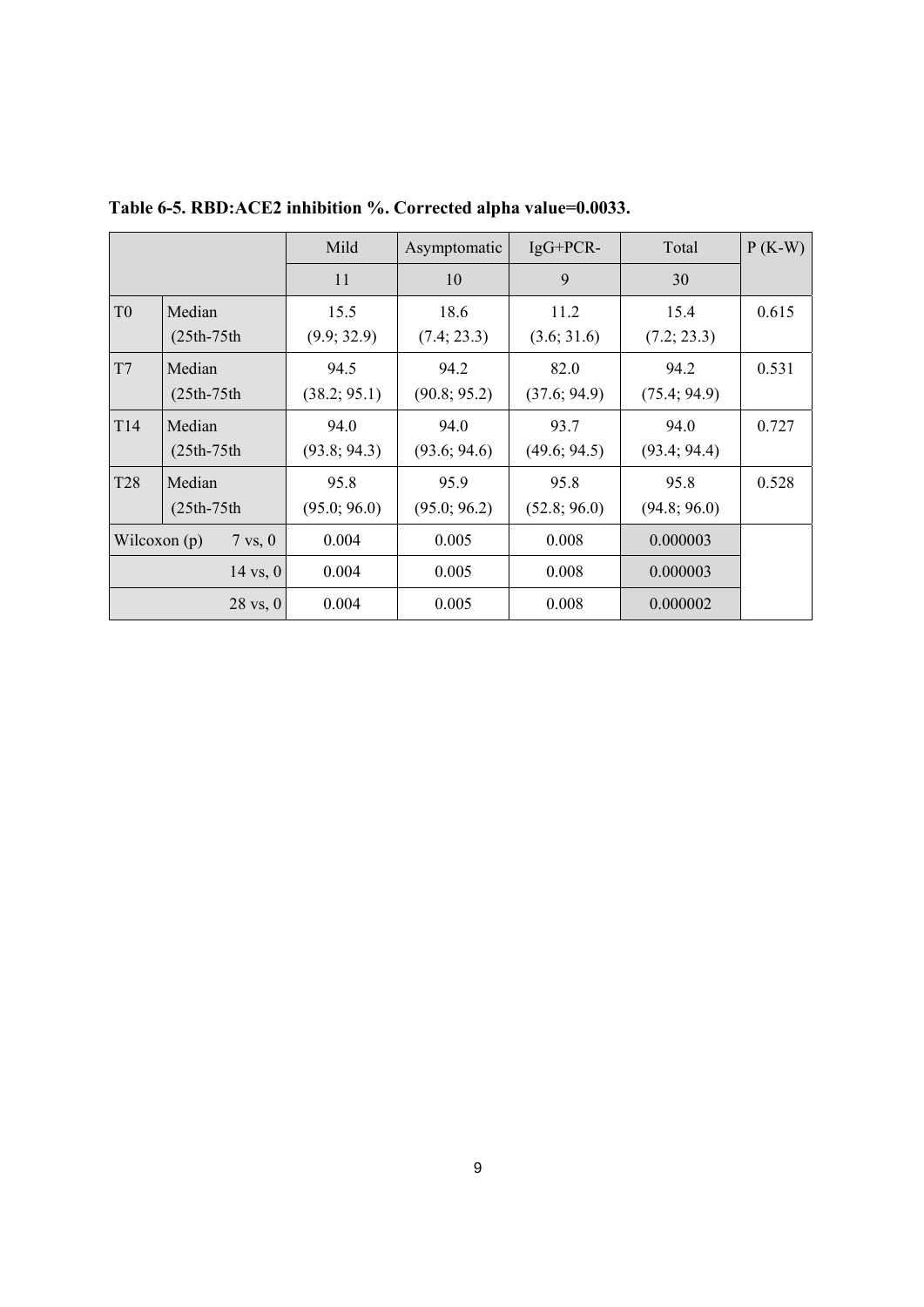|                    |             | Pre-        | Days post-vaccination | <b>CSSP</b>    |                |            |
|--------------------|-------------|-------------|-----------------------|----------------|----------------|------------|
|                    |             | vaccination | 7                     | 14             | 28             |            |
| Anti-RBD           | median      | 34.0        | 146.6                 | 330.4          | 722.2          | 50.8       |
| IgG AU/mL          | 25-75 perc. | 14.0; 66.8  | 38.4;709.2            | 117.2; 615.3   | 2306; 1058.1   | 23.8; 94.0 |
| RBD:hACE2          | Median      | 15.4        | 94.2                  | 94.0           | 95.8           | 32.0       |
| $INH\%$            | 25-75 perc. | 7.2; 23.3   | 75.4; 94.9            | 93.4; 94.4     | 94.8; 96.0     | 16.6; 62.2 |
| mVNT <sub>50</sub> | <b>GMT</b>  | 21.7        | 817.4                 | 2509.3         | 2243.2         | 59.3       |
|                    | $95\%CI$    | 15.6; 30.2  | 366.8;1821.5          | 1234.9; 5098.7 | 1133.9; 4437.8 | 41.1; 85.5 |
| $cVNT*$            | <b>GMT</b>  | 19.6        | $\ddotsc$             | 625.8          | $\ddotsc$      | 70.7       |
|                    | 95%CI       | 14.6; 26.3  | $\ddotsc$             | 427.3; 916.5   | $\ddotsc$      | 52.1; 95.8 |
| cVNT               | <b>GMT</b>  | 9.9         | $\cdot$ .             | 234.3          | $\cdot$ .      | 46.4       |
|                    | 95%CI       | 6.3; 15.4   | $\ddotsc$             | 106.4; 515.8   | $\pmb{\cdots}$ | 31.5; 68.4 |

**Table 6-6. Humoral immune response induced by a single dose of FINLAY-FR-1A vaccine.** 

AU/mL=anti-RBD IgG concentration expressed in arbitrary units/mL; RBD:hACE2 INH%= RBD:hACE2 inhibition % at a dilution 1/100; mVNT<sub>50</sub>=serum dilution inhibiting 50% of RBD:hACE2 interaction; cVNT\*= conventional virus neutralization titer, not considering non-responders; cVNT=conventional virus neutralization titer, including non-responders; perc=percentile; CSSP=Cuban convalescent serum panel.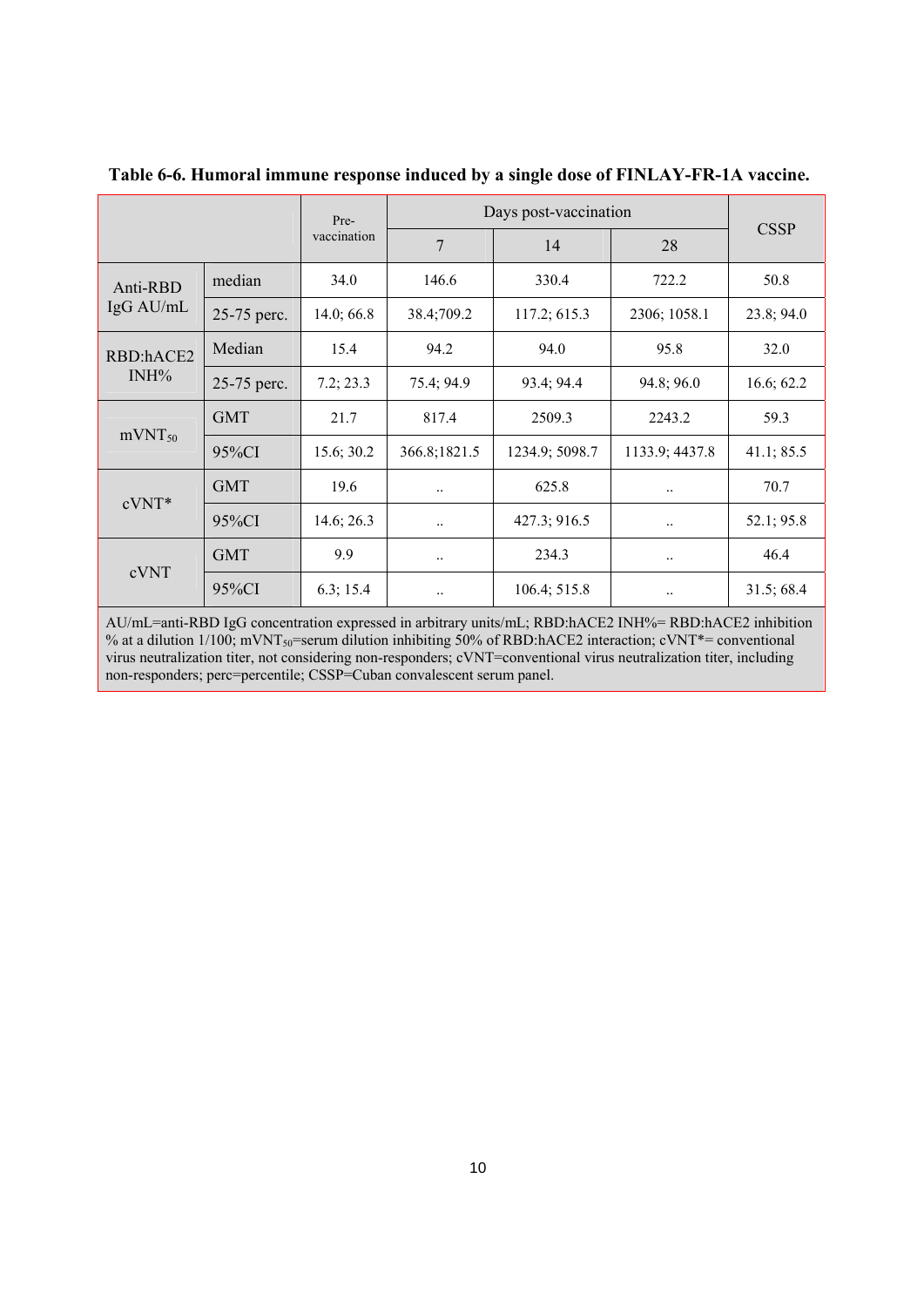|        |                |                         | Mild             | Asymptomatic     | $IgG+PCR-$       | Total            | p           |
|--------|----------------|-------------------------|------------------|------------------|------------------|------------------|-------------|
|        |                |                         | 11               | 10               | 9                | 30               | (t Student) |
| mVNT50 | $\theta$       | <b>MGT</b>              | 29.6             | 19.2             | 17.5             | 21.7             | 0.391       |
|        |                | IC 95%                  | (13.0; 67.7)     | (12.5; 29.5)     | (6.9; 44.3)      | (15.6; 30.2)     |             |
|        | $\overline{7}$ | <b>MGT</b>              | 1152.3           | 1007.9           | 442.3            | 817.4            | 0.585       |
|        |                | IC $95\%$               | (312.0; 4255.2)  | (227.3; 4468.8)  | (64.5; 3033.5)   | (366.8; 1821.5)  |             |
|        | 14             | <b>MGT</b>              | 2097.6           | 4139.0           | 1828.4           | 2509.3           | 0.618       |
|        |                | IC $95%$                | (583.0; 7547.4)  | (1722.2; 9947.6) | (247.1; 12529.1) | (1234.9; 5098.7) |             |
|        | 28             | <b>MGT</b>              | 3105.9           | 3734.9           | 938.5            | 2243.2           | 0.196       |
|        |                | IC 95%                  | (1713.5; 5629.8) | (1715.4; 8131.9) | (116.5; 7559.9)  | (1133.9; 4437.8) |             |
|        |                | $p$ (t-Student) 7 vs, 0 | 0,000202         | 0.000003         | 0.002791         | 1.1966E-12       |             |
|        |                | $14 \text{ vs. } 0$     | 0,000008         | 1.3264E-7        | 0.000754         | 3.8363E-16       |             |
|        |                | $28 \text{ vs. } 0$     | 0,000006         | 7.9122E-8        | 0.000767         | 1.8566E-16       |             |

**Table 6-7. Molecular virus neutralization titer (mVNT50), corrected alpha value=0.008.**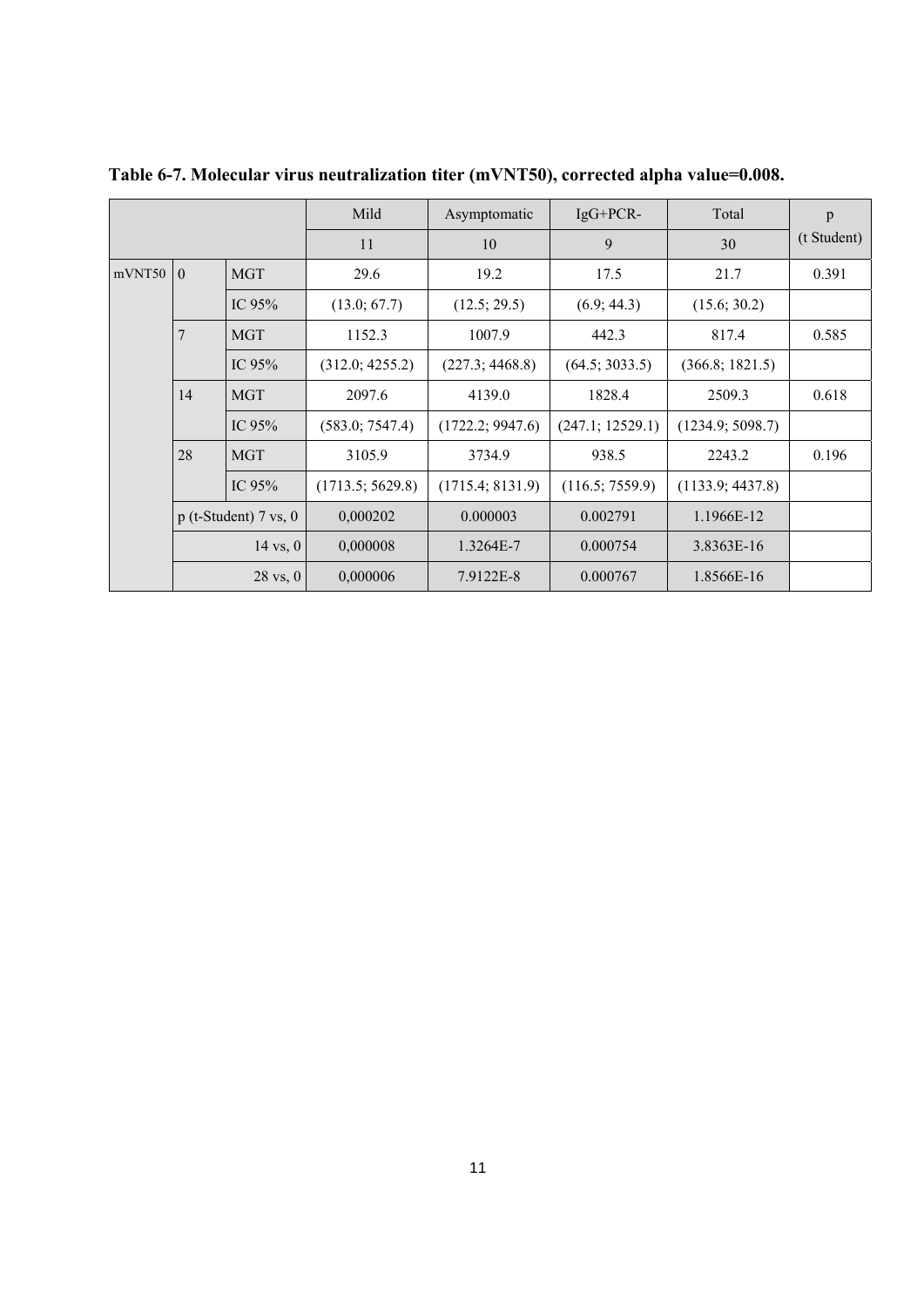|  |  |  | Table 6-8. Cellular Immune Response. |
|--|--|--|--------------------------------------|
|--|--|--|--------------------------------------|

|                       |                 |                                | Mild                 | Asymptomatic         | Total                | $P(M-W)$ |
|-----------------------|-----------------|--------------------------------|----------------------|----------------------|----------------------|----------|
|                       |                 |                                | 10                   | 10                   | 20                   |          |
| $CD4+TNF\alpha+$      | T <sub>0</sub>  | Median<br>$(25th-75th)$        | 0.38<br>(0.20; 0.63) | 0.38<br>(0.26; 0.72) | 0.38<br>(0.22; 0.68) | 0.734    |
|                       | <b>T28</b>      | Median<br>$(25th-75th)$        | 3.84<br>(0.85; 5.12) | 3.34<br>(2.10; 5.85) | 3.60<br>(1.34; 5.45) | 0.821    |
|                       |                 | Wilcoxon $(p)$<br>$28$ vs. $0$ | 0.013                | 0.009                | 0.000254             |          |
| $CD4+IFN\gamma+$      | T <sub>0</sub>  | Median<br>$(25th-75th)$        | 0.64<br>(0.34; 1.14) | 0.34<br>(0.22; 1.00) | 0.48<br>(0.28; 1.01) | 0.257    |
|                       | T <sub>28</sub> | Median<br>$(25th-75th)$        | 0.32<br>(0.24; 0.67) | 0.31<br>(0.24; 0.64) | 0.32<br>(0.24; 0.60) | 0.940    |
|                       |                 | Wilcoxon (p)<br>28 vs. 0       | 0.123                | 0.646                | 0.409                |          |
| $CD3+CD4-TNF\alpha+$  | T <sub>0</sub>  | Median<br>$(25th-75th)$        | 0.38<br>(0.20; 0.63) | 0.38<br>(0.26; 0.72) | 0.38<br>(0.22; 0.68) | 0.734    |
|                       | <b>T28</b>      | Median<br>$(25th-75th)$        | 3.84<br>(0.85; 5.12) | 3.34<br>(2.10; 5.85) | 3.60<br>(1.34; 5.45) | 0.821    |
|                       |                 | Wilcoxon $(p)$<br>28 vs. 0     | 0.013                | 0.009                | 0.000254             |          |
| $CD3+CD4-IFN-\gamma+$ | T <sub>0</sub>  | Median<br>$(25th-75th)$        | 0.43<br>(0.32; 1.39) | 0.64<br>(0.21; 1.00) | 0.50<br>(0.26; 1.20) | 1.000    |
|                       | <b>T28</b>      | Median<br>$(25th-75th)$        | 1.44<br>(1.18; 1.63) | 1.42<br>(0.69; 2.98) | 1.44<br>(1.02; 2.13) | 0.880    |
|                       |                 | Wilcoxon $(p)$<br>28 vs. 0     | 0.139                | 0.093                | 0.030                |          |

*M-W: Test U de Mann-Whitney*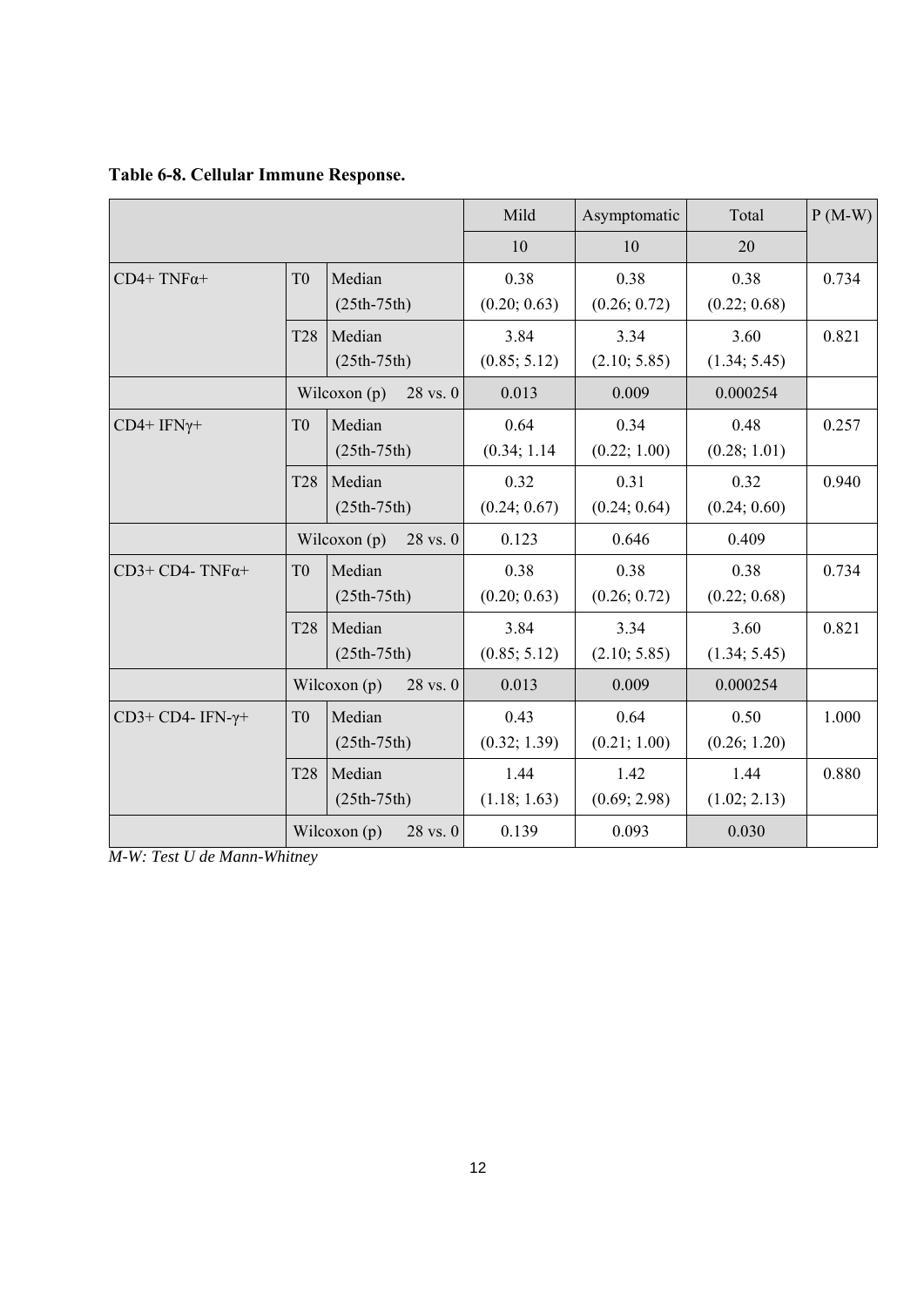# **Appendix 7. Correlation among immunological tests.**

|                             | IgG anti-<br>RBD_14 | Seroconversion<br>rate_14 | % RBD:ACE2<br>Inhibition_14 | mVNT50_14            |
|-----------------------------|---------------------|---------------------------|-----------------------------|----------------------|
| IgG anti-RBD_14             | 1.000               |                           |                             |                      |
|                             |                     |                           |                             |                      |
|                             | 30                  |                           |                             |                      |
| Seroconversion<br>rate_14   | $0.775***$          | 1.000                     |                             |                      |
|                             | 0.000               | $\ddot{\phantom{1}}$      |                             |                      |
|                             | 30                  | 30                        |                             |                      |
| % RBD:ACE2<br>Inhibition_14 | $0.378*$            | 0.342                     | 1.000                       |                      |
|                             | 0.039               | 0.064                     |                             |                      |
|                             | 30                  | 30                        | 30                          |                      |
| mVNT50_14                   | $0.962**$           | $0.799**$                 | $0.424*$                    | 1.000                |
|                             | 0.000               | 0.000                     | 0.019                       | $\ddot{\phantom{0}}$ |
|                             | 30                  | 30                        | 30                          | 30                   |
| cVNT_14                     | $0.936**$           | $0.730**$                 | $0.370*$                    | $0.946**$            |
|                             | 0.000               | 0.000                     | 0.044                       | 0.000                |
|                             | 30                  | 30                        | 30                          | 30                   |

**Table 7-1. Bivariate correlation at 14 days post-vaccination.**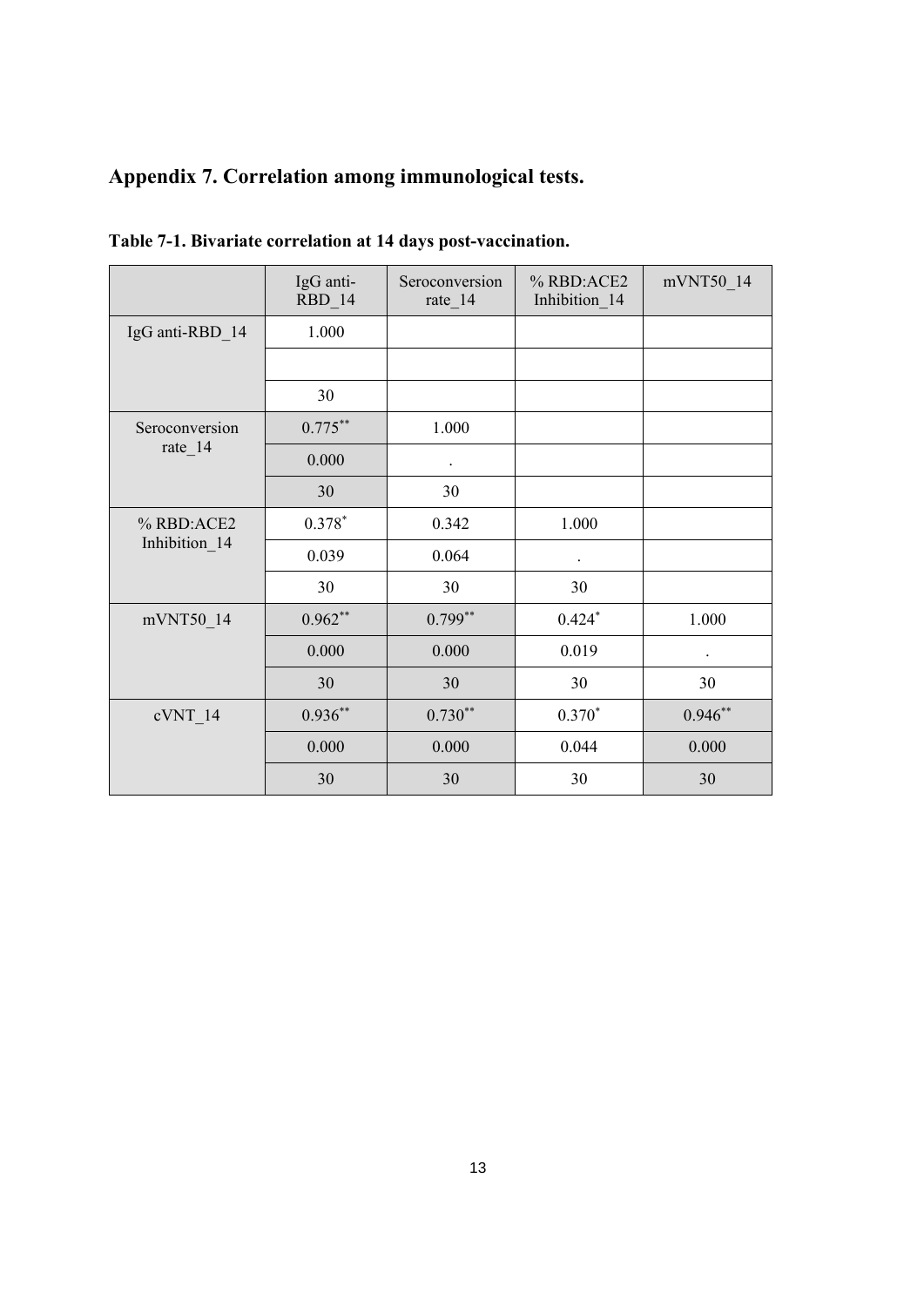**Table 7-2. Predictive value with respect to conventional virus neutralization test (cVNT; titer>1/100).** 

|                                                | $Cut-off$ | Area  | ES    | Sig   | 95% CI |       |
|------------------------------------------------|-----------|-------|-------|-------|--------|-------|
| IgG antiRBD 14                                 | 124.7     | 0.972 | 0.027 | 0.000 | 0.919  | 1.000 |
| Seroconversion rate 14                         | 3.23      | 0.931 | 0.051 | 0.001 | 0.830  | 1.000 |
| % RBD:ACE2<br>Inhibition 14<br>$(mVNT\%1/100)$ | 92.0      | 0.816 | 0.115 | 0.018 | 0.590  | 1.000 |
| mVNT50 14                                      | 919       | 0.986 | 0.018 | 0.000 | 0.952  | 1.000 |

**Figure 7-1. ROC Curve regarding cVNT**

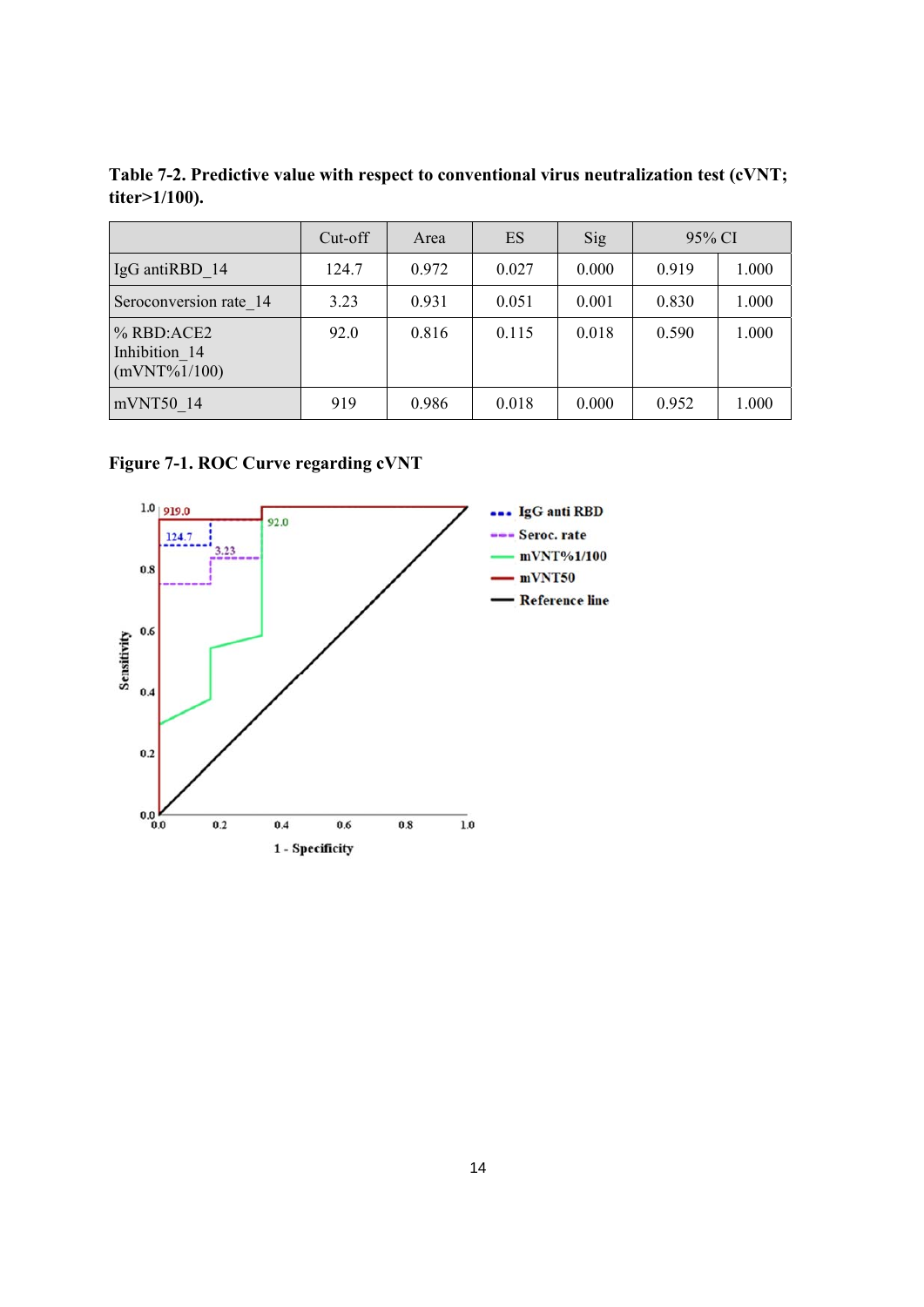|                                            |                |                  |       |       | Efficiency          | Sensitivity         | Specificity         | $PV+$               | PV-                 |
|--------------------------------------------|----------------|------------------|-------|-------|---------------------|---------------------|---------------------|---------------------|---------------------|
|                                            | >100           | $\leq 100$       | Kappa | p     | $(95\% \text{ CI})$ | $(95\% \text{ CI})$ | $(95\% \text{ CI})$ | $(95\% \text{ CI})$ | $(95\% \text{ CI})$ |
| IgG anti-<br><b>RBD</b><br>>124.7<br>AU/mL | 21             | $\boldsymbol{0}$ | 0.737 | 0.000 | 90.0                | 87.5                | 100.0               | 100.0               | 54.6                |
|                                            | 100.0%         | $0.0\%$          |       |       | (77.6; 100.0)       | (72.2; 100.0)       | (91.7;100.0)        | (97.6; 100.0)       | (20.6; 88.5)        |
| $\leq$ 124.7                               | $\overline{3}$ | 6                |       |       |                     |                     |                     |                     |                     |
|                                            | 33.3%          | 66.7%            |       |       |                     |                     |                     |                     |                     |
| Ser. rate<br>> 3.23                        | 20             | 1                | 0.561 | 0.001 | 83.3                | 83.3                | 83.3                | 95.2                | 55.6                |
|                                            | 95.2%          | 4.8%             |       |       | (68.3; 98.3)        | (66.3; 100.0)       | (45.2; 100.0)       | (83.8; 100.0)       | (17.5; 93.6)        |
| $\leq$ 3.23                                | 4              | 5                |       |       |                     |                     |                     |                     |                     |
|                                            | 44.4%          | 55.6%            |       |       |                     |                     |                     |                     |                     |
| mVNT50<br>> 919                            | 23             | $\overline{0}$   | 0.902 | 0.000 | 96.7                | 95.8                | 100.0               | 100.0               | 85.7                |
|                                            | 100.0%         | $0.0\%$          |       |       | (88.6; 100.0)       | (85.8; 100.0)       | (91.7;100.0)        | (97.8; 100.0)       | (52.6; 100.0)       |
|                                            | 1              | 6                |       |       |                     |                     |                     |                     |                     |
|                                            | 14.3%          | 85.7%            |       |       |                     |                     |                     |                     |                     |
|                                            | $\leq$ 919     |                  | cVNT  |       |                     |                     |                     |                     |                     |

**Table 7-3. Diagnostic measures with respect to cVNT.**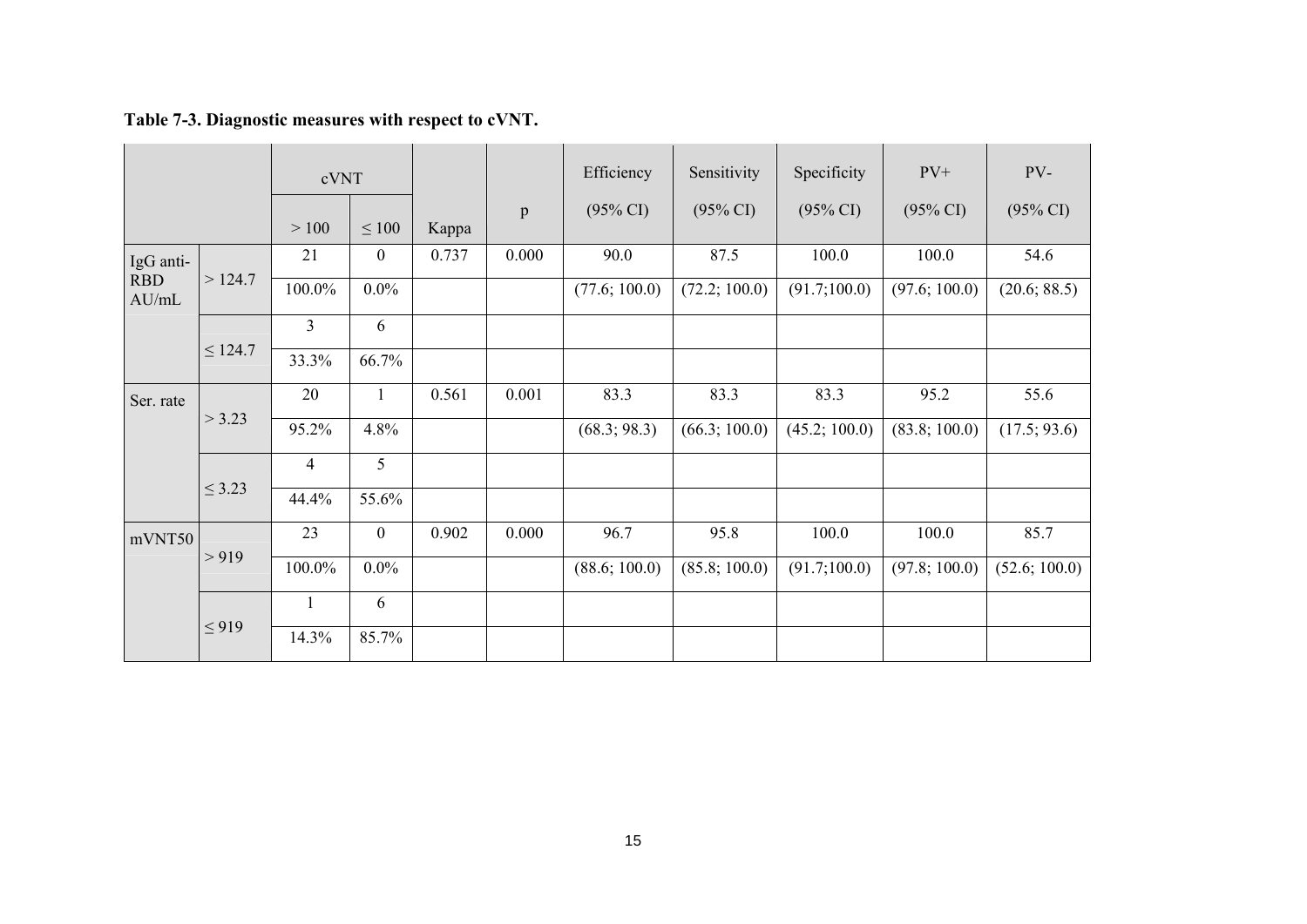### **Appendix 8. Risk-Benefit Balance.**



#### **Figure 8-1. Risk-Benefit Balance.**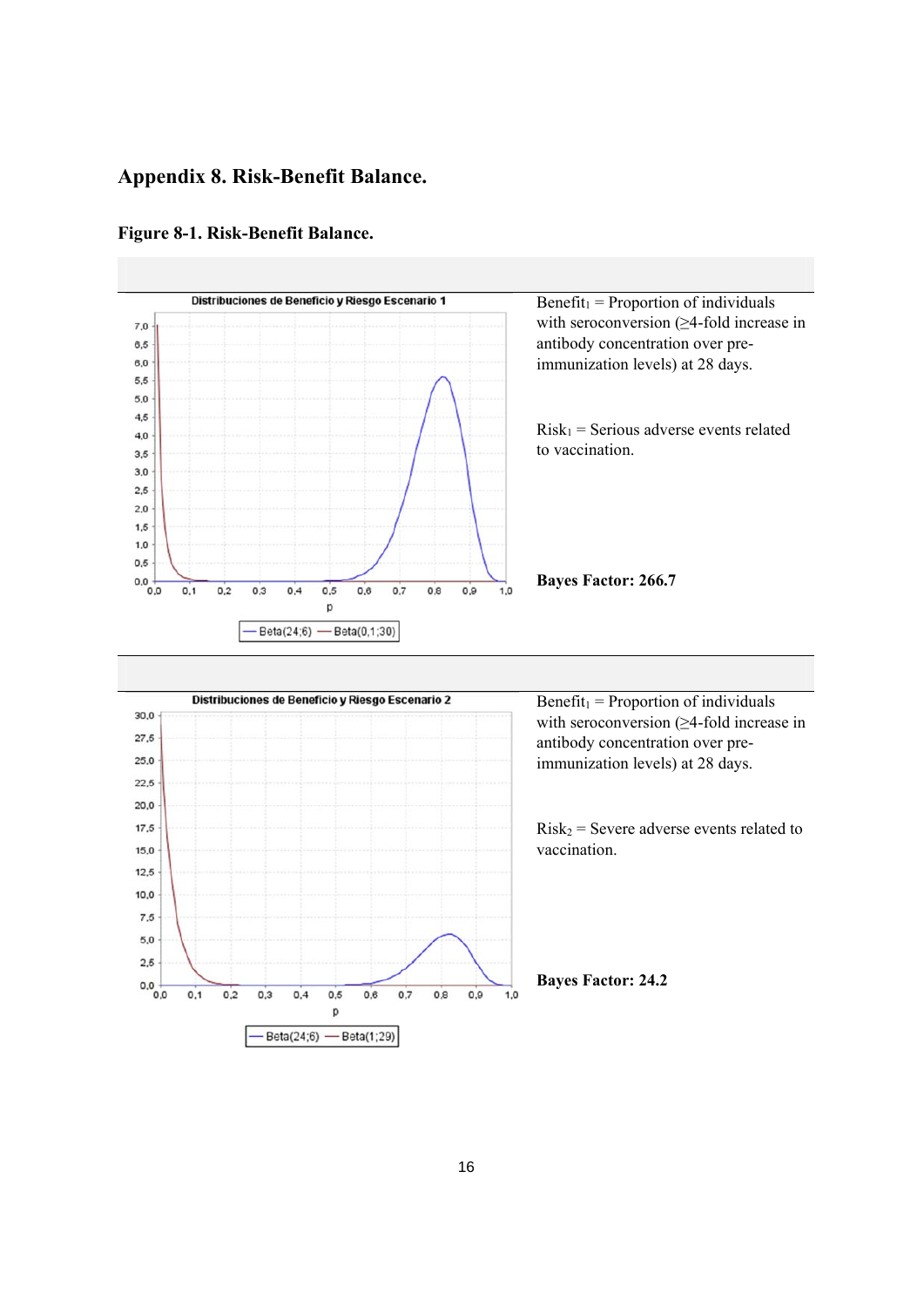